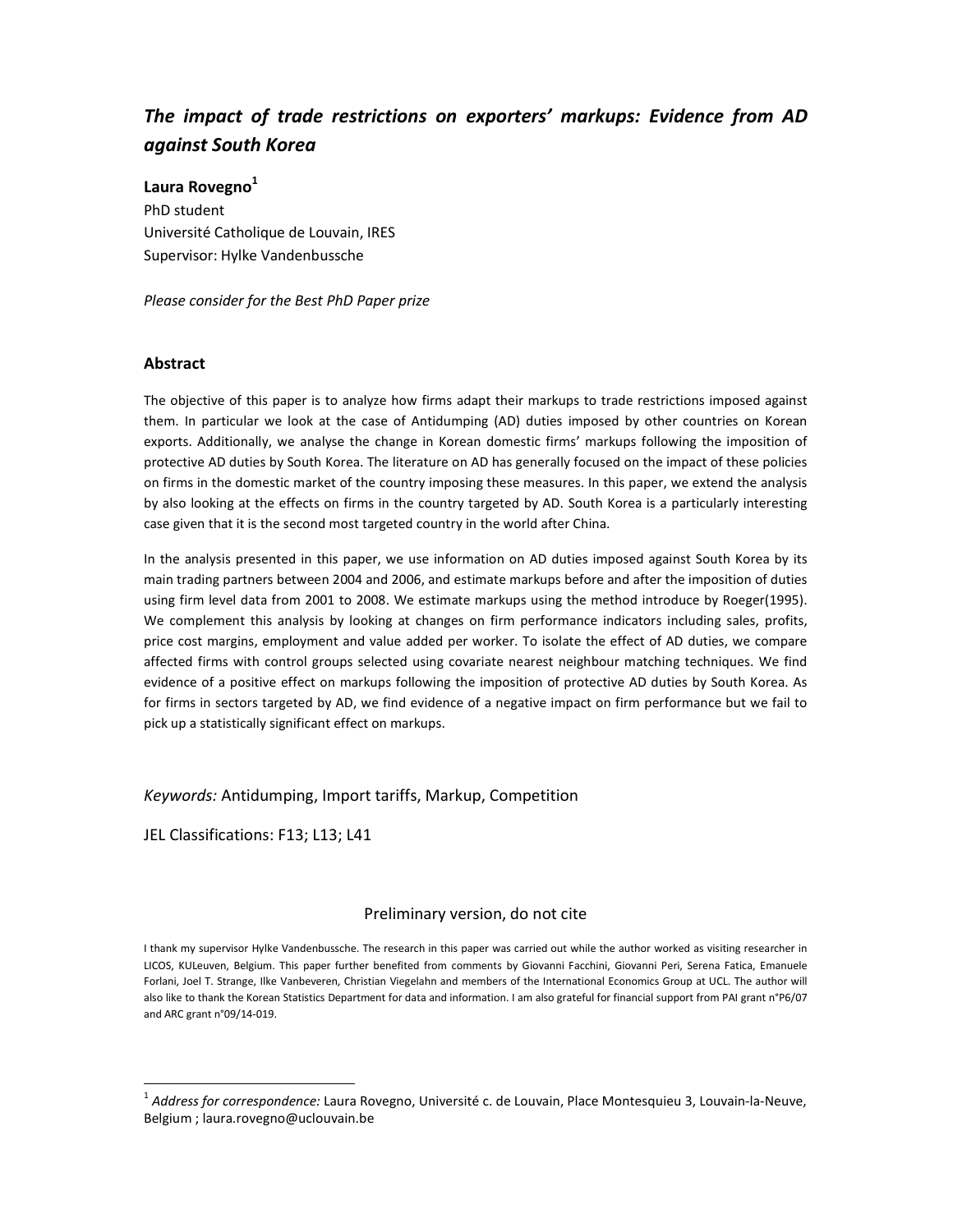# **1. Introduction**

The main objective of this paper is to analyze how Korean firms' adapt their markups to trade restrictions imposed against them by their trading partners. In particular, we look at the case of Antidumping (AD) duties imposed by other countries on Korean exports. Additionally, and in order to compare the Korean case with previous studies, we also analyse the change in Korean domestic firms' markups following the imposition of AD duties by South Korea. The literature on AD has generally focused on the impact of these policies on firms in the domestic market of the country imposing these measures. In this paper, we extend the analysis by looking at the effects on firms in the country targeted by AD.

In the context of WTO/GATT rules, countries are limited in their ability to use trade restrictions. However, WTO rules allow member countries to use tariffs or quotas via three exceptions: Antidumping and Countervailing duties (CVD) and Safeguard. Among these, AD is the provision more intensively. For example, between 1995 and 2008, 2190 AD measures were reported to the WTO, against only 128 CVD and 89 Safeguards. Unlike Safeguards, which are imposed at a MFN basis, AD and CVD are imposed against a particular trading partner who is suspected of "unfair" trading practices. In particular, according to WTO rules, AD duties can be imposed against another member country if there is evidence that foreign firms are selling their products at a price lower than in their home market. Therefore, AD is a country/product specific trade restriction, meaning that it is imposed against a particular trading partner in a specific product or products.

When trade restrictions are imposed, this has the effect of restricting market competition in the affected products. We would expect foreign producers to adapt by lowering their prices (border price effect) while the domestic price in the protected country increases. Moreover, we will expect to see an increase in domestic firms' market power in detriment of foreign exporters. In consequence, we will expect to see an increase in markups when firms are protected by AD duties in their domestic market, and a decrease when their exports are targeted in foreign markets<sup>2</sup>.

However, there are elements that can at least partially offset this effect. Firstly, given that AD duties are imposed against imports of a particular country, trade diversion may occur implying that the reduction in imports from the country or countries targeted by the duties is compensated by imports from other sources. Something similar is true for foreign exporters affected by AD. When Korean firms' are targeted by an AD duty from one country, they can potentially offset this by exporting more to other markets or even start exporting to new ones. Additionally, since AD duties are imposed in specific product lines, firms can offset their effects by shifting sales to other products not affected by the tariff. This is particularly important for our purposes, since we only observe Korean firms' average markups, that is, we are unable to separate markups imposed by firms in different markets and products

1

 $2$  For a theoretical model showing this result see Vandenbussche & Zarnic (2008).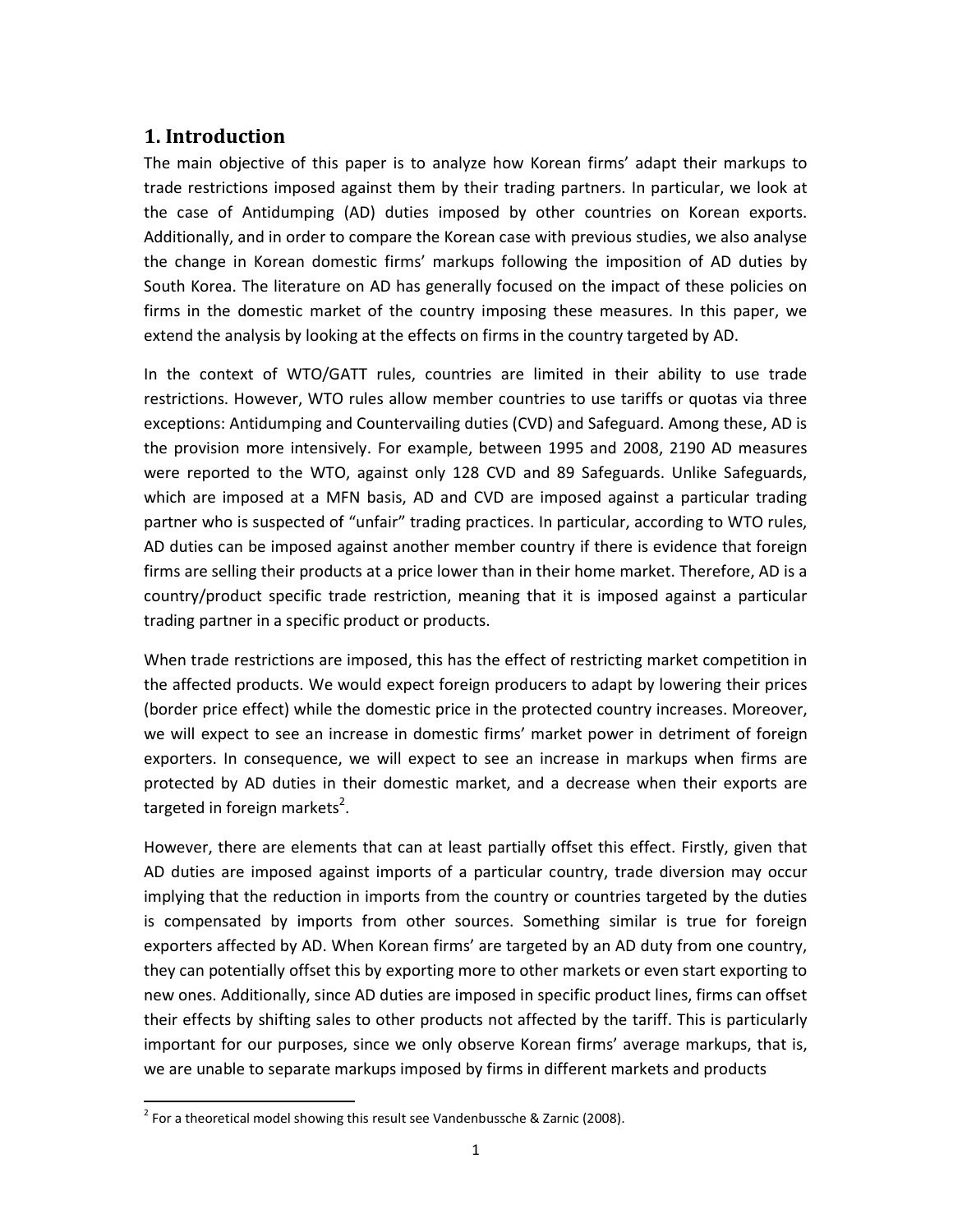Also, the reaction of Korean firms will depend on which country is targeting them. We would expect to find a significant effect only when AD duties are imposed by Korea's main exports destinations, such as China, US, Japan or EU. In fact, the offsetting effect of export diversion discussed above is probably less likely to play an important role when a major player in world trade is restricting its market to Korean exports, given that it may be more difficult for Korean firms to find another market to replace it. For this reason, in this paper we will focus only on AD duties imposed by Korea's main trading partners.

We chose to study the case of South Korea for various reasons. Firstly, due to its location since it is in Asia where much of the current AD action in happening. During the nineteeneighties Asia was targeted by traditional users of AD such as US and EU. However, since the late nineties Asian countries, especially India and China, have started to use AD much more intensely becoming the world's leading users in terms of initiations and measures imposed (see table 1). Moreover, much of this increasing AD activity is occurring between Asian countries which are targeting each other.

Korea is a particularly good example for our purposes since, unlike other Asian countries such as China and India, it is not a relatively heavy user of AD. As table 1 shows, Korea is the second most targeted country in the world after China, both in terms of initiations and measures. It does not however, make the top 10 of more intensive users. This is important because we would like to separate the effect of duties aimed at the country to that of duties imposed by it. Additionally, South Korea has a consolidated market economy and hence we believe it is a good example to study what happens when a country is affected by other countries' AD.

We are not the first to consider the link between trade policy and market power. Konings & Vandenbussche (2005) study the impact of EU AD duty on domestic firms' markups, using firm balance-sheet data of firms operating in sectors affected by AD duties as well as a randomly drawn control group. They estimate markups using both the method proposed by Roeger (1995) and observed price-cost margins, and find a positive effect of AD duties on markups.

More recently, Blonigen, Liebman & Wilson (2007) studied the impact of different trade measures on market power in the US steel industry using product data and a system of equations to estimate markups. In their study only voluntary restraint agreements (quotas) increase markups, while the rest (mostly tariffs, including AD duties) had little effect on market power.

Rovegno & Vandenbussche (2010) study the impact of US AD on domestic producers' markups using sector-level data and PCM to measure markups. They also find a positive effect following AD protection. Also, Pierce (2009) studies the impact of US AD on domestic producers' productivity using US Census plant level data and finds that revenue based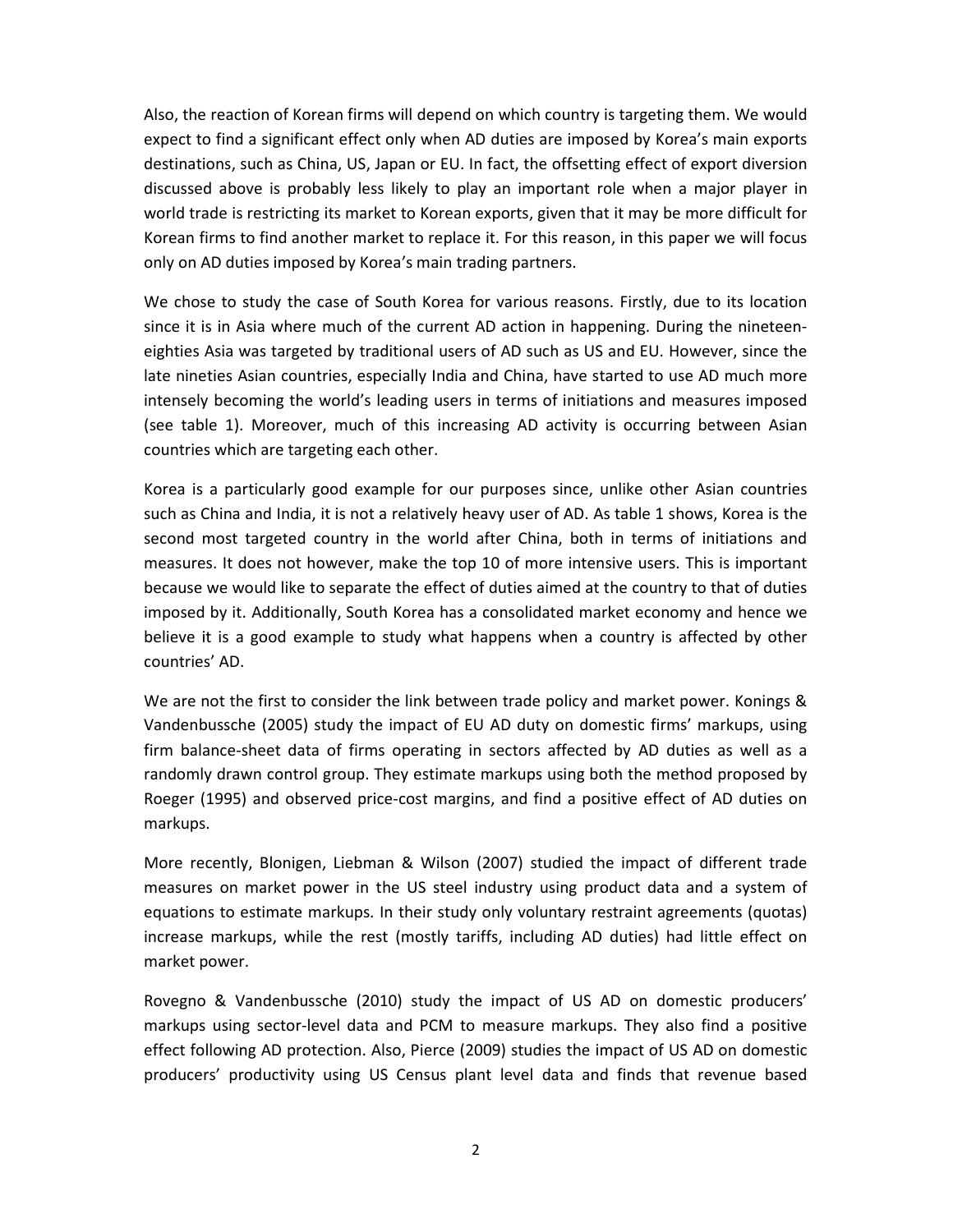productivity rises following AD duties, and that this is driven by increments in prices and markups rather than physical productivity.

With respect to the effects on the foreign exporters, Vandenbussche & Zarnic (2008) study the effects of 2002 US safeguards in steel on European firm's markups. They use a panel of EU firms and estimate markups also using the Roeger (1995) method. They find evidence that EU steel firms saw their markups decrease due to US safeguards, with this impact being stronger for single-product firms than multi-product firms.

Our study is different to theirs in many ways. Firstly, we are interested in a different type of trade policy. As we mentioned above AD is country specific while Safeguards are applied at a MFN, therefore here we study the impact on Korean firms of a policy that is directly targeted at their exports, which points in the direction of a potentially stronger effect on markups. However, Safeguards involve in general, though not necessarily, more product lines than AD and hence this may result in smaller effects of AD since firms may shift their export into other products not affected by the duty. Also, previous studies have focused on the impact of AD on the US and EU. We contribute to the literature by extending the analysis to other regions.

In the analysis presented in this paper, we use information on AD duties imposed against South Korea by its main trading partners between 2004 and 2006 coming from the Global Antidumping Database (Brandeis University and World Bank). We use firm level data from 2001 to 2007 which allows us to estimate markups before and after the protection using the method introduced by Roeger (1995). We complemented this analysis by looking at changes on firm performance indicators including sales, profits, price cost margins, employment and value added per worker. To isolate the effect of AD duties from other phenomena affecting markups in the period, we compare affected firms with control groups selected using covariate nearest neighbour matching techniques. We find evidence of a positive effect on markups following the imposition of protective AD duties by South Korea. As for firms in sectors targeted by AD, we find evidence of a negative impact on firm performance, but we fail to pick up a statistically significant effect on markups.

The paper is organized as follows. In the next section, we present a brief description of AD activity involving South Korea. In section three, we describe the empirical methodology used and the data sources. In section four we present our results, and in section five we conclude.

# **2. Antidumping activity in South Korea**

South Korea is not new to AD. Its AD legislation dates from 1963 and was already in use in the 1980s but became more intensely used since the 1990s. It also has a long experience as AD target, especially by the US since the early eighties and later by the EU. Figure 1 presents the share of AD initiations and measures against Korea on total notifications to the WTO between 1995 and 2008.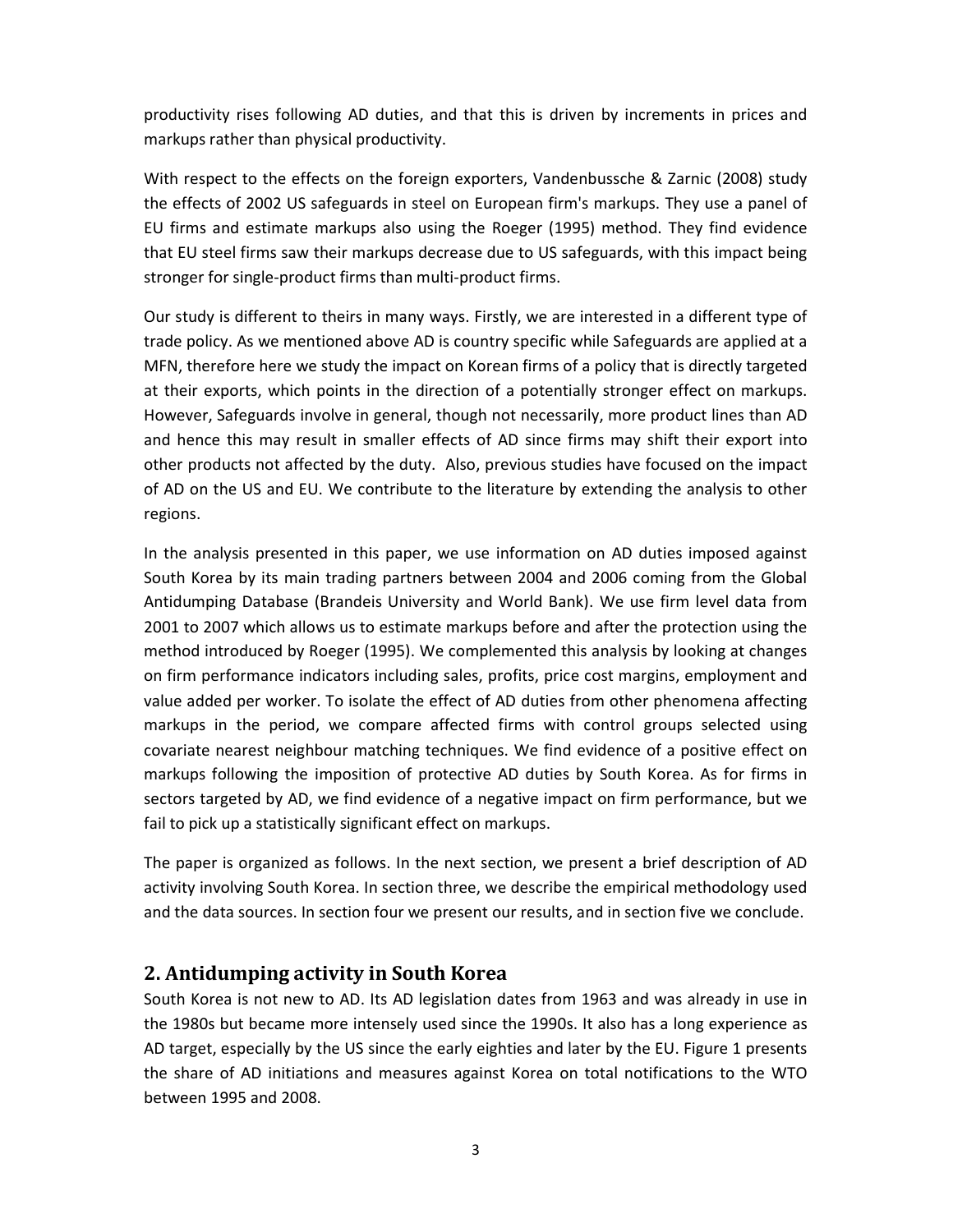Both shares present a somewhat erratic evolution, ranging from 5% to 9%. However, a clear tendency emerges from the graph: the share on measures tends to equalize the share on petitions in more recent years. This is the reflection of an increasing tendency for petitions against this country to result in the imposition of measures. In fact, in 1995 measures notified to the WTO represented 30% petitions, while in 2008 this share has escalated to 90%. This is probably explained by the more intensive use of AD by developing countries, in particular in Asia, which have tended to rule in favour AD petitions relative to traditional users. In fact, as table 2 shows, South Korea is frequently targeted by its neighbours, most notably India and China, although the US and EU also target Korea rather frequently.

As for the products affected by AD, table 3 present a list of the products more frequently involved in AD petitions filed between 2000 and 2007 in South Korea (protection) or against its exports in other countries (targeted). There is a clear overlap in the two lists, with chemicals being at number one in both. Other products include paper, wood articles, plastics, iron and steel and electric machinery.

# **3. Empirical Methodology**

## *Data*

l,

The information on AD cases comes from Global Antidumping Database (version 5.0, July 2008), funded by Brandeis University and the World Bank<sup>3</sup>. It contains information on AD petitions for more than 40 countries in a comprehensive and standard format that allows the aggregation of information across different countries. Among those 40 countries, it includes the 27 that, according to WTO notifications, have targeted AD against Korea since 1995. It also includes extensive information on the use of CVD and Safeguards. This data was contrasted with WTO notification to verify its completeness.

The firm-level data comes from the commercially available database ORIANA (version 2009), which contains balance sheet information of Asian firms. Korean firms are classified under the 5-digit Korean Standard Industry Classification Revision 9. Although the data starts in 1998, it has good coverage of South Korean firms only for the period 2001 to 2008. Since we want to observe firms before and after the imposition of AD duties, we focus on AD duties imposed between 2004 and 2006.

ORIANA is highly unbalanced. This imbalance is not so much due to firms exiting and entering the database, but mostly to firms not reporting all the variables we need every year (for example, they report turnover but provide no information on costs). In the estimations presented in this paper we focused on firms that reported all relevant information for at

<sup>3</sup> Bown, Chad P. (2008) "Global Antidumping Database," [version 5.0, July 2008], available at http://people.brandeis.edu/~cbown/global\_ad/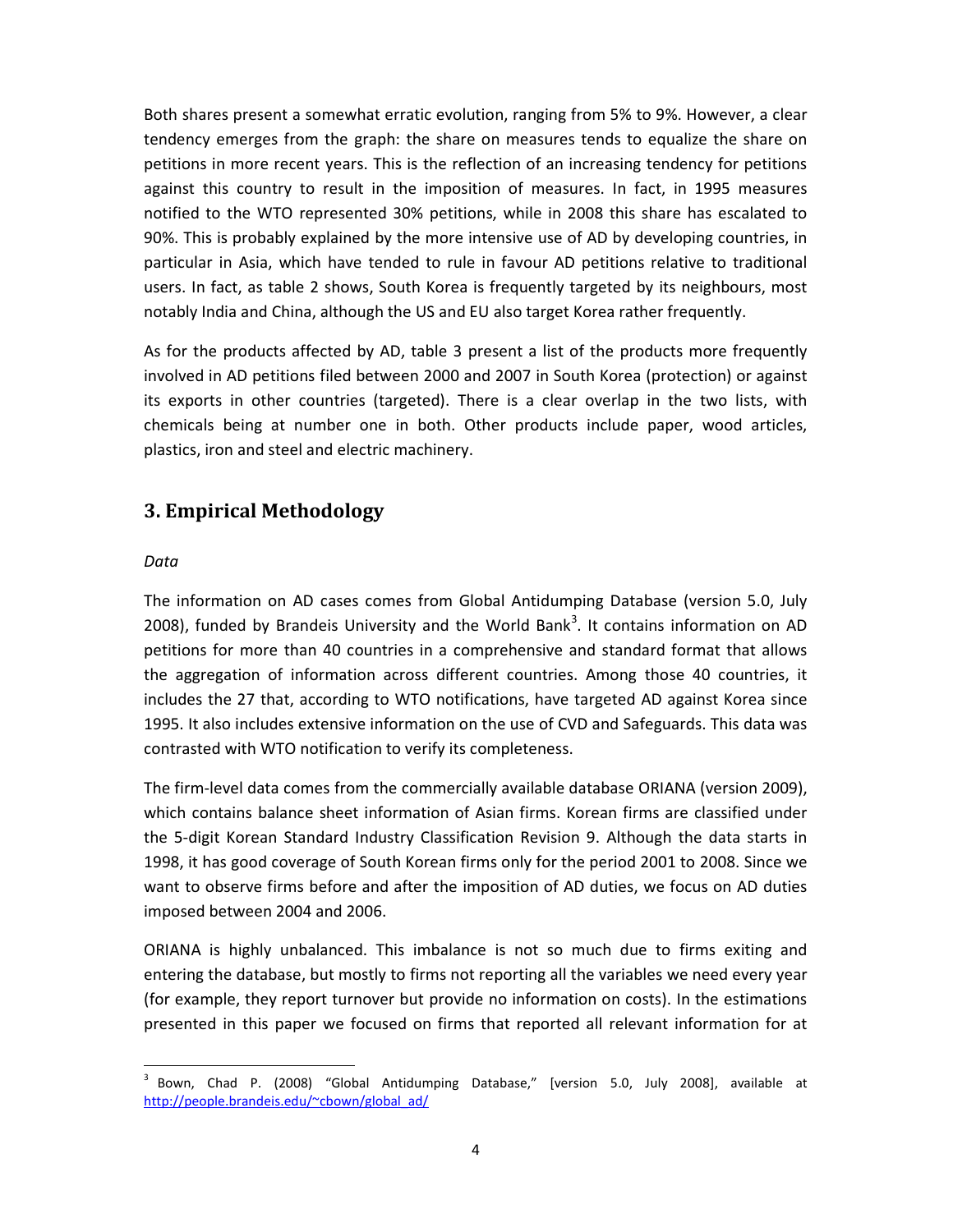least two consecutive years before and after the imposition of duties, which in differences implies at least one observation before and one.

The data was cleaned from abnormal values, such as negative costs, and we only consider firms where the share of total costs in turnover is larger than 1 percent and smaller than 100 percent. We use only unconsolidated accounts since we are interested in firms rather than groups, although, this makes little difference in the Korean case since most firms for which we had complete information report unconsolidated accounts.

As we mentioned in the introduction, we expect a significant effect on markups only when South Korean exports are targeted by major trading partners. Table 4 presents data on export destination of Korean products in 2000 and 2006. In the list we present the top 6 destinations, all countries not reported in the table receive less than 2% of Korean exports. In this paper we focus on AD measures imposed against Korea by one of the listed six countries.

Additionally, in order to have as clean an experiment as possible, we chose sectors in which there were no overlaps with other trade policies during this period. To this end, we also gathered information on CVD and Safeguards by Korea and its six major trading partners. Table 5 lists the cases considered in this study. They include six cases where AD protection was granted by Korea and four cases where Korean firms' were targeted in foreign markets. These include two AD duties imposed by China, one by the US and one by the EU. As for the other three trading partners, Hong Kong does not have independent AD activity, and Japan and Taiwan did not impose any AD duties against Korea between 2004 and 2006.

A difficulty arises when trying to match AD duties (which are identified by HS code) with firms in ORIANA database (which are classified under the 5-digit KSIC Rev. 9) given that no KSIC-HS correspondence table is available. However, the 4-digit KSIC Rev.8 classification is almost identical to the International Standard Industry Classification (ISIC) Rev. 3. The difference is that KSIC is more disaggregated for particular sectors. For example, ISIC 2610 (Manufacture of glass and glass products), corresponds to KSIC 2611 (Manufacture of Glass in Primary Forms), KSIC 2612 (Manufacture of Industrial Glassware) and KSIC 2619 (Manufacture of Other Glass Products). Also, the Korean Statistical Division provided us with a concordance table between revisions 8 and 9 of KSIC. By combining these concordance tables, we obtained the "candidate" 5-digit KSIC sectors for each AD case. The relevant code among them was selected on the basis of the description of products affected by AD. We also complemented this by checking the KSIC code under which the firms named in the AD petitions are classified in ORIANA.

The last two columns of table 5 present the number of firms included for each AD case. We have an unbalanced panel of 825 affected firms (555 in protected sectors and 270 in targeted sectors).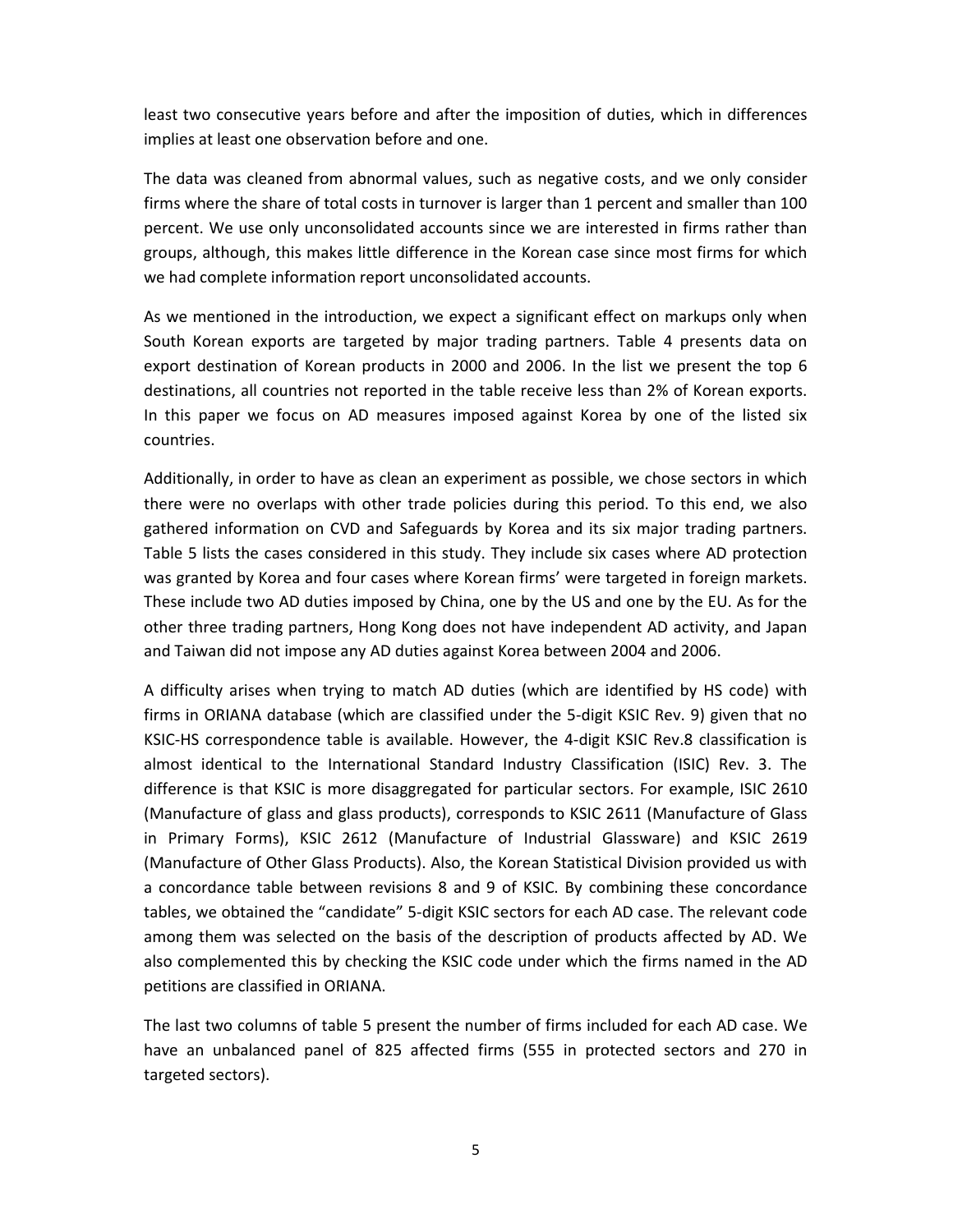#### *Method to estimate markups*

Markups are estimated using the method developed by Roeger (1995). This is an extension of the method introduced by Hall (1988) to control for the presence of imperfect competition in the estimation of productivity. In this subsection we present an quick overview of the method; a more detailed discussion is included Annex A. We start by considering a function of the form  $Q_{it} = A_{it} F(K_{it}, L_{it}, M_{it})$ , where *i* denotes the firm, *t* time,  $Q_{it}$  output,  $A_{it}$  is total factor productivity,  $K_{it}$  capital,  $L_{it}$  labour,  $M_{it}$  material. If  $F$  is homogenous of degree one, we obtain the following expression for the Solow Residual (SR):

$$
SR = \left(\hat{Q}_{it} - \hat{K}_{it}\right) - \alpha_{Lit} \left(\hat{L}_{it} - \hat{K}_{it}\right) - \alpha_{Mit} \left(\hat{M}_{it} - \hat{K}_{it}\right) = \left(1 - \frac{1}{\mu_{it}}\right) \left(\hat{Q}_{it} - \hat{K}_{it}\right) + \frac{1}{\mu_{it}} \theta_{it}
$$
\n(1)

where  $\alpha_{Lit}$  and  $\alpha_{Mit}$  are respectively the shares of labour and material costs in revenue,  $\mu_{it} = (P/c)_{it}$  is the price-cost markup and  $\theta_{it} = dA_{it}/A$  represents productivity growth rate. The symbol "^" indicates the growth rate of the corresponding variable. This is the expression derived by Hall (1988) which decomposes the SR in an imperfect competition term and a productivity term. Since the unobserved productivity term  $\theta$  and  $(\widehat{Q}_{it} - \widehat{K}_{it})$  are positively correlated, in order to estimate markups using eq. (1) we would need instruments that are correlated to output but not to technological innovation which may not be easy to find. To overcome this problem, Roeger (1995) proposed an alternative specification using the Dual Solow Residual (DSR). Denoting  $P_{it}$  the price of the good,  $R_{it}$  the rental price of capital,  $W_{it}$  wages and  $P_{Mit}$  the unit price of materials, under constant returns to scale, we can consider the following generic cost function:  $C(R_{it}, W_{it}, P_{Mit}, Q_{it}, A_{it}) = \frac{G(R_{it}, W_{it}, P_{Mit})Q_{it}}{A_{it}}$ <u>it<sup>,r</sup> Mit <sup>yit</sup>.</u><br>A<sub>it</sub> Assuming that  $G(W, R, P_M)$  is homogeneous of degree one, the DSR under imperfect competition is given by:

$$
DSR = (1 - \alpha_{Lit} - \alpha_{Mit})\hat{R}_{it} + \alpha_{Lit}\hat{W}_{it} + \alpha_{Mit}\hat{P}_{Mit} - \hat{P}_{it} = -\left(1 - \frac{1}{\mu_{it}}\right)(\hat{P}_{it} - \hat{R}_{it}) + \frac{1}{\mu_{it}}\theta_{it}
$$
\n(2)

Finally, subtracting DSR in (1) from SR in (2) we obtain:

$$
SR - DSR = \left(\hat{Q}_{it} + \hat{P}_{it}\right) - \left(1 - \alpha_{Lit} - \alpha_{Mit}\right)\left(\hat{R}_{it} + \hat{R}_{it}\right) - \alpha_{Lit}\left(\hat{L}_{it} + \hat{W}_{it}\right) - \alpha_{Mit}\left(\hat{M}_{it} + \hat{P}_{Mit}\right) = \left(1 - \frac{1}{\mu_{it}}\right)\left[\left(\hat{Q}_{it} + \hat{P}_{it}\right) - \left(\hat{R}_{it} + \hat{R}_{it}\right)\right]
$$
\n(3)

Note that the unobserved productivity term cancels out, which means that eq. (3) can be estimated without the need of instruments. Rearranging, we obtain the following expression to estimate markups directly: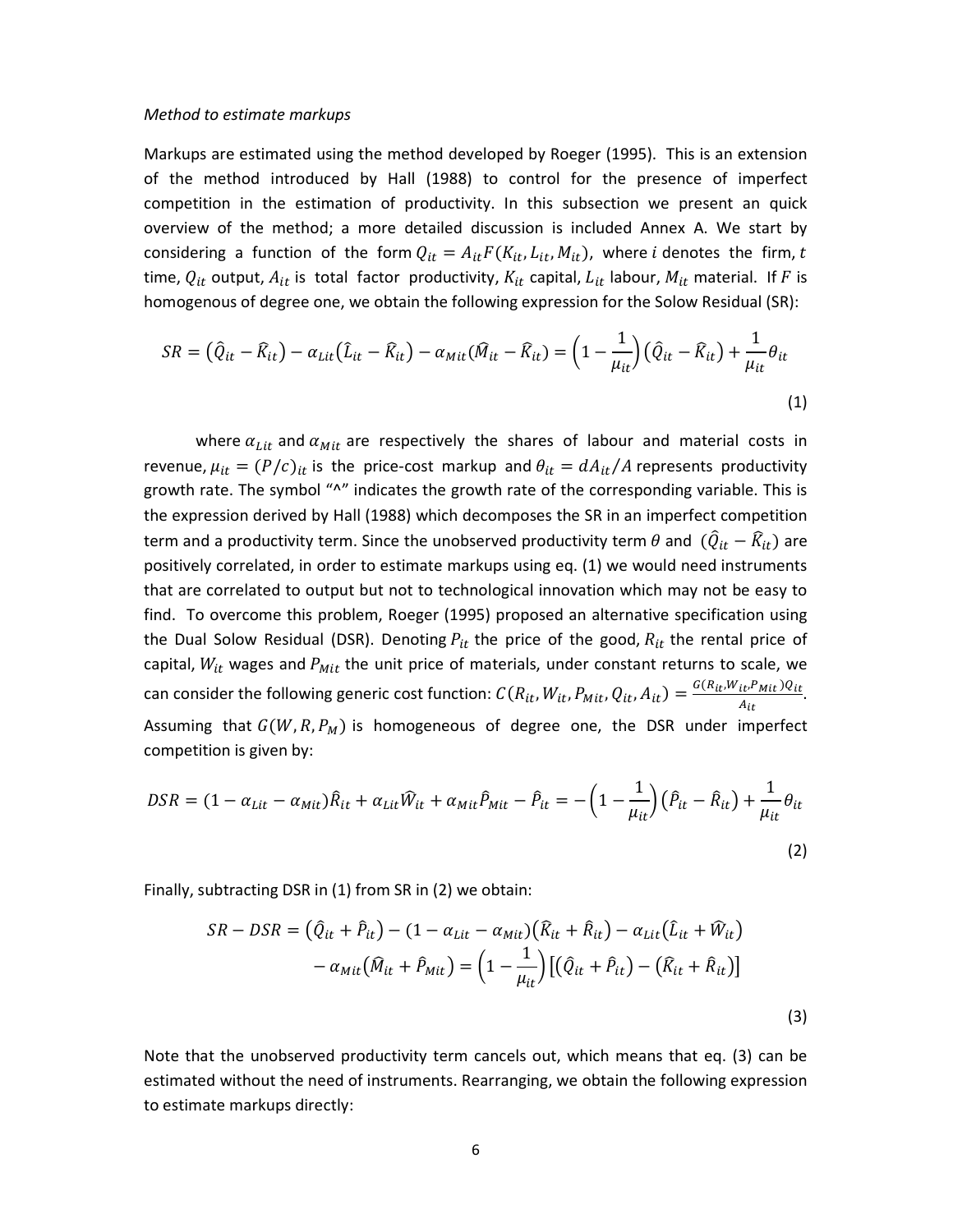$$
\begin{aligned} \left(\hat{Q}_{it} + \hat{P}_{it}\right) - \left(\hat{K}_{it} + \hat{R}_{it}\right) \\ &= \mu_{it} \{\alpha_{Nit} \big[ \left(\hat{L}_{it} + \hat{W}_{it}\right) - \left(\hat{K}_{it} + \hat{R}_{it}\right) \big] + \alpha_{Mit} \big[ \left(\hat{M}_{it} + \hat{P}_{Mit}\right) - \left(\hat{K}_{it} + \hat{R}_{it}\right) \big] \} \end{aligned} \tag{4}
$$

The advantage of this expression is that the terms in parentheses are actually growth rates of nominal variables (sales, payroll, nominal value of material costs and nominal value of capital), and therefore there is no need to use deflators which are not available at firm level. For capital, we use the book value of the fixed tangible assets. As for the rental price of capital ( $R_{it}$ ), we follow Hall & Jorgenson (1967), Hsieh (2002) and Konings & Vandenbussche (2005), and calculate it as  $R_{it} = P_{INV}(r_t + \delta_{it})$ , where  $P_{INV}$  is an index of investment goods at country level,  $r_t$  is the real interest rate at time t and  $\delta_{it}$  is the firm level depreciation rate, which we fix at 10%. For  $P_{INV}$  we use the price index of capital equipment and we calculate the real interest rate as the interest rate of 10-year Korean treasury bonds minus the inflation rate (source: Bank of Korea).

Redefining  $\Delta Y_{it} = (\hat{Q}_{it} + \hat{P}_{it}) - (\hat{K}_{it} + \hat{R}_{it})$  and  $\Delta X_{it} = \{\alpha_{Nit} | (\hat{N}_{it} + \hat{P}_{Nit}) - (\hat{K}_{it} + \hat{R}_{it})\}$  +  $\alpha_{Mit}[(\widehat M_{it}+\widehat P_{Mit})-(\widehat K_{it}+\widehat R_{it})]\}$ , we can express the basic specification as follows:

$$
\Delta Y_{it} = \omega_i + \mu_1 \Delta X_{it} + \mu_2 \Delta X_{it}. AD + \alpha \Delta X_{it}. GDP_t + \beta GDP_t + \varepsilon_{it}
$$
\n
$$
\tag{5}
$$

where  $\omega_i$  is a firm level fixed effect and  $AD$  is a dummy that takes the value one if an AD duty is in place targeting or protecting the sector where the firm operates. We also interact  $\Delta X_{it}$  with Korean GDP growth rate to account for the potential cyclicality of markups. This is the specification used by Konings & Vandenbussche (2005) in which the effect of AD duties is captured by the coefficient  $\mu_2$ .

However, this specification by itself is not completely satisfactory in order to isolate the effect of AD. If for some other motive besides AD, markups are either increasing or decreasing for all firms, coefficient  $\mu_2$  will also capture this other effects. For this reason, we need to compare affected firms with a group of counterfactual firms. Previous studies (Konings & Vandenbussche, 2005; Vandenbussche & Zarnic, 2008) have done this by estimating eq. (5) separately for affected and control groups and comparing the results. However, for the purposes of our study we would like to have an estimation that allows us to test whether differences between affected and control firms are significant. To this end, we modified eq. (5) and defined the following adapted difference in difference specification:

$$
\Delta Y_{it} = \omega_i + \mu_1 \Delta X_{it} + \mu_2 \Delta X_{it}. AD + \mu_3 \Delta X_{it}. T + \mu_4 \Delta X_{it}. AD.T + \alpha \Delta X_{it}. GDP_t + \beta. GDP_t
$$
  
+  $\varepsilon_{it}$ 

(6)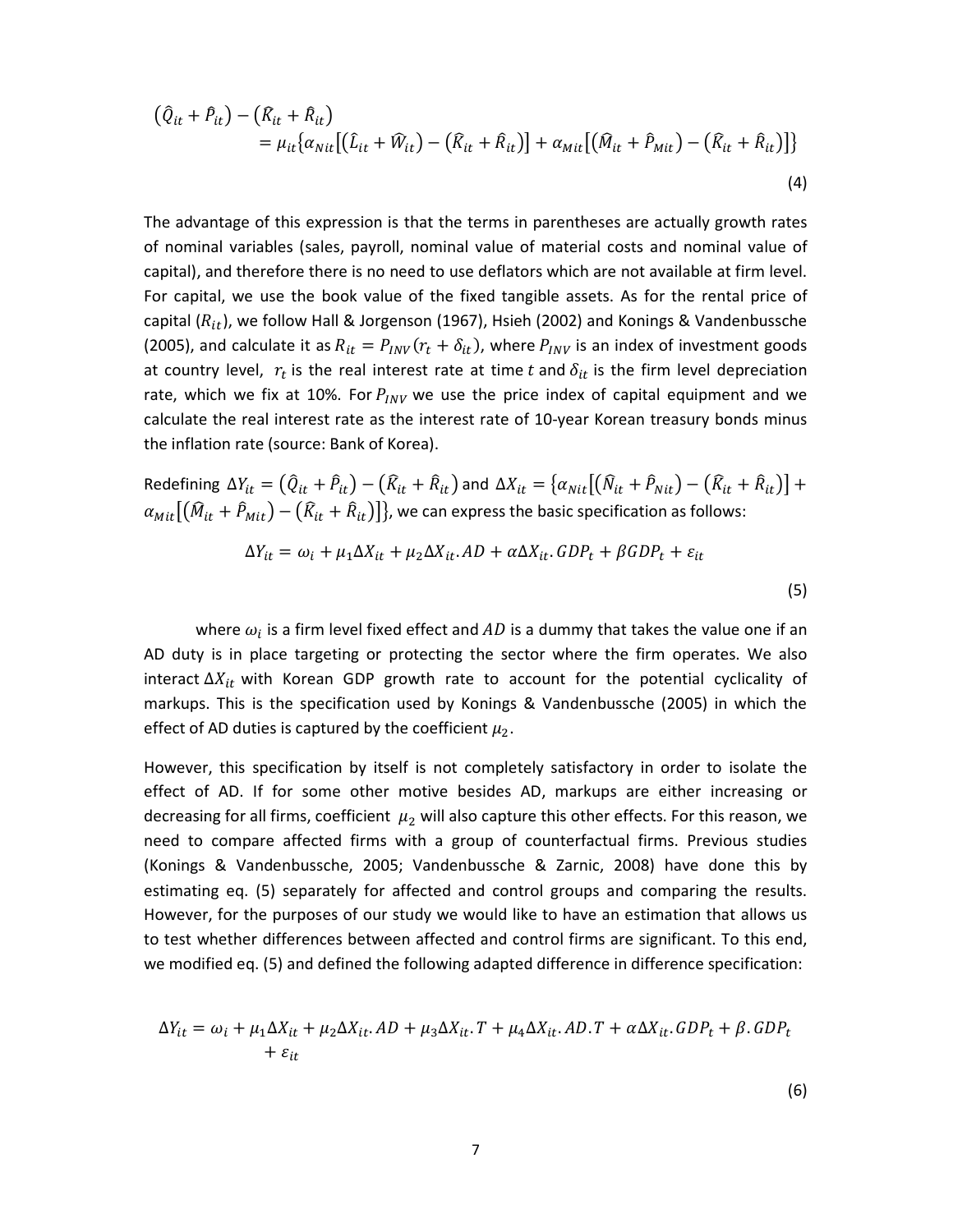In this equation AD is equal to 1 after the imposition of duties for both affected firms and counterfactuals. T is a dummy that takes the value 1 for firms in affected sectors throughout the period. In this new specification,  $\mu_2$  captures the change in markups for all firms after the imposition of the AD duty,  $\mu_3$  captures the fact that affected firms may have different average markups with respect to the control group from the outset, and  $\mu_4$  measures the effect of AD duty.

Alternatively to estimating eq. (5) and eq. (6) as presented here, we experimented with other specifications in which we include as controls year dummies,  $AD$  and  $AD. T$ . Results were almost identical for all alternative specifications and therefore we only present in below those obtained using the more parsimonious one.

### *Selection of control groups*

1

In order to estimate eq. (6), we need an adequate control group of firms to compare affected firms. AD duties are the result of a process in which domestic firms request import protection to the competent public agencies and these decide whether to grant it on the basis of an investigation in which they analyse firm performance and market conditions. For this reason, we should compare affected firms with firms that are not affected but are as similar as possible to those affected in terms of their likelihood of being protected.

Following Konings and Vandenbussche (2005), the first candidates for a control group would be firms in sectors that were involved in AD petitions that resulted in negative rulings, and hence for which no duties were imposed. The advantage of using this group is that we would expect these firms and sectors to be similar to the ones receiving protection since they also merited an AD investigation. However, in the case of South Korea there were not enough termination cases to be able to construct a control group, especially for targeted sectors.

In light of this, we constructed control groups from the pool of firms in sectors that were not affected by AD (nor CVD or SG) in the period. Ideally, from this pool we would like to draw a sample of firms that are as similar or as likely to be affected by AD as our treated group, ideally on the basis of a propensity score matching. A firm is affected by AD if an AD duty has been imposed in the sector where it operates, which means that here "treatment" is a sector-level phenomenon. Therefore, it does not make much sense to estimate a propensity score at firm-level, we should do it instead at the sector level. However, the sector level data is only available at the 4-digit ISIC level, and it is disaggregated in only 119 sectors<sup>4</sup>. Due to this reduced number, calculating a propensity score, which requires the estimation of a probit or logit model, was not feasible.

<sup>&</sup>lt;sup>4</sup> Sector-level data on sales, labour and capital is available at 5-digit KSIC from the Korean Statistical Department. In order to obtain information on export intensity and import penetration, we combine this with trade data from UN Comtrade database. However, as mentioned earlier no KSIC – HS concordance table is available, which meant that sector level data had to be aggregated to exactly match 4-digit ISIC. This classification includes 127 codes. Additionally, 8 ISIC sectors are excluded from the UN ISIC-HS concordance table, and hence the resulting dataset contains 119 ISIC sectors.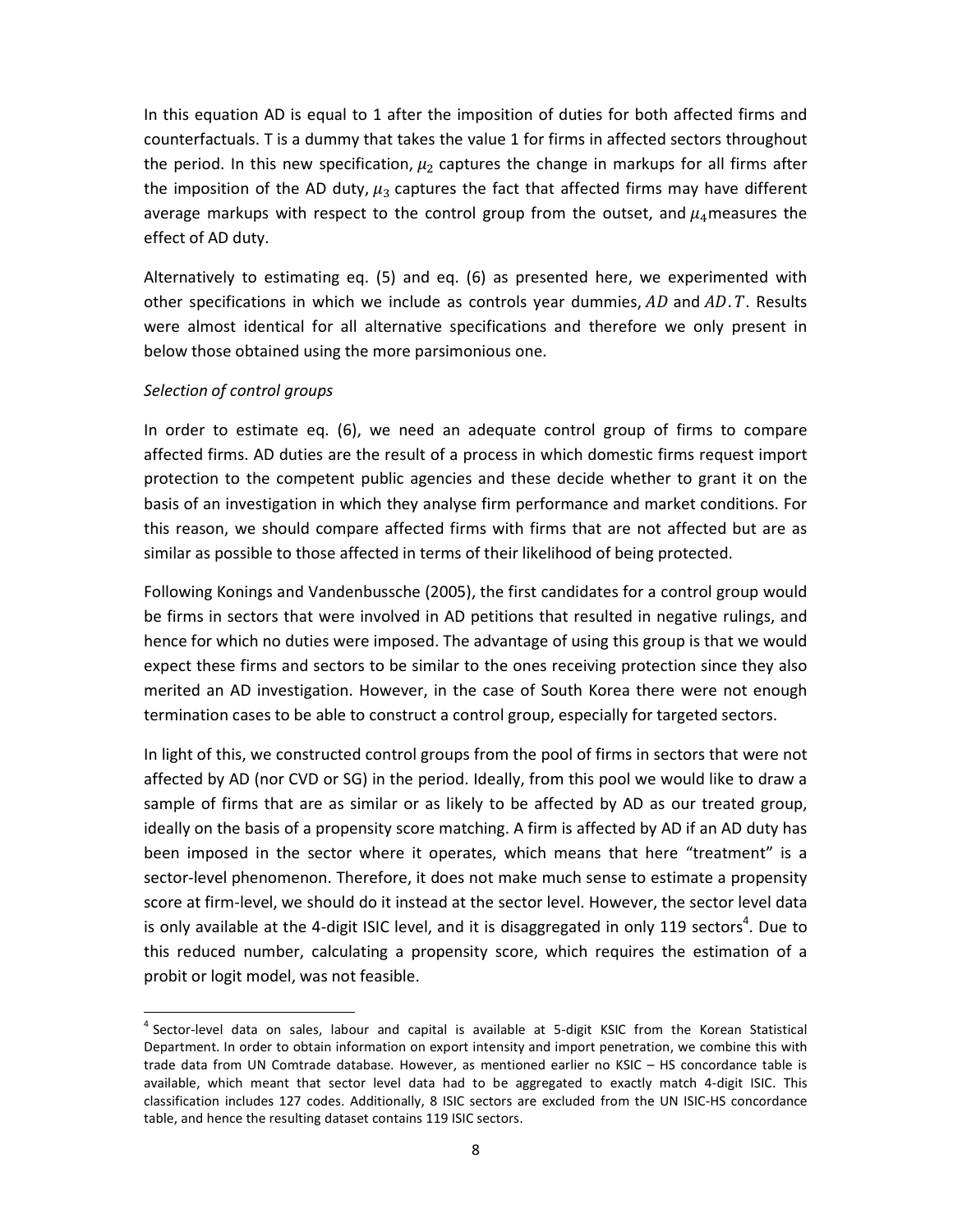For these reasons, we turn to alternative ways to construct control groups. We use three different control groups. The first group is composed by all firms operating in sectors similar to those affected by AD, selected on the basis of a covariate nearest neighbour matching with replacement at the sector level. We obtained five matched sectors for each affected industry<sup>5</sup>. From this pool of potential controls, we draw a reduced group of firms using a covariate nearest neighbour matching at the firm level. Therefore, this second control group is composed by the firm most similar to the affected ones operating in the most similar sectors. The third group is constructed also running a covariate nearest neighbour matching at firm level but now drawing firms from the complete pool of sector not affected by AD.

For the sector-level matching we used data coming from the Mining and Manufacturing Survey provided by the Korean Statistical Department, which we merged with UN Comtrade data<sup>6</sup>. As covariates, we selected variables on the basis of the empirical literature on the determinants of AD<sup>7</sup>. For protected sectors these include import penetration, employment, capital per worker, labour intensity calculated (payroll over shipments), and observable price cost margins and number of establishments as proxies for the degree of concentration. For targeted sectors we used the same variables except that we substituted import penetration for export intensity calculated as exports over shipments. For all variables we consider the average of the three years prior to the imposition of the duty.

For the matching at firm level, we selected firm characteristics that we considered relevant for our analysis, including sales, growth rate of sales, price cost margins, labour intensity and capital labour ratio. We could not use any indicators that require the number of workers, such as value added or capital per worker, since information on employment is not available for many firms in various years, and therefore this would have greatly reduced our sample. We also defined the matching algorithm as to find when possible an untreated firm that has the same panel structure to the affected one. That is, if for example for a give firm we had information for 2002, 2003 and 2005, we matched it when possible with a firm for which we also had information only for those years. Descriptive statistics of treated and control groups are presented in table 6.

# **4. Results**

1

## *Changes in overall firm performance*

Before discussing our results regarding firms' markups, we analyse the differences between affected and non-affected firms on some basic firm performance indicators following the

<sup>5</sup> For further details on the matching technique used in this paper see Abadie *et al.* (2004).

 $<sup>6</sup>$  UN Comtrade data is expressed in US dollars, while the industry data from the Korean Statistical Department</sup> is presented in Korean wons. In order to combine the two, we transformed industry data into dollars using the average annual exchange rate available from the Bank of Korea.

<sup>&</sup>lt;sup>7</sup> This includes Hansen (1990), Hansen & Prusa (1996; 1997), Baldwin & Steagall (1994), Sabry (2000), Knetter & Prusa (2003) and Blonigen & Park (2004).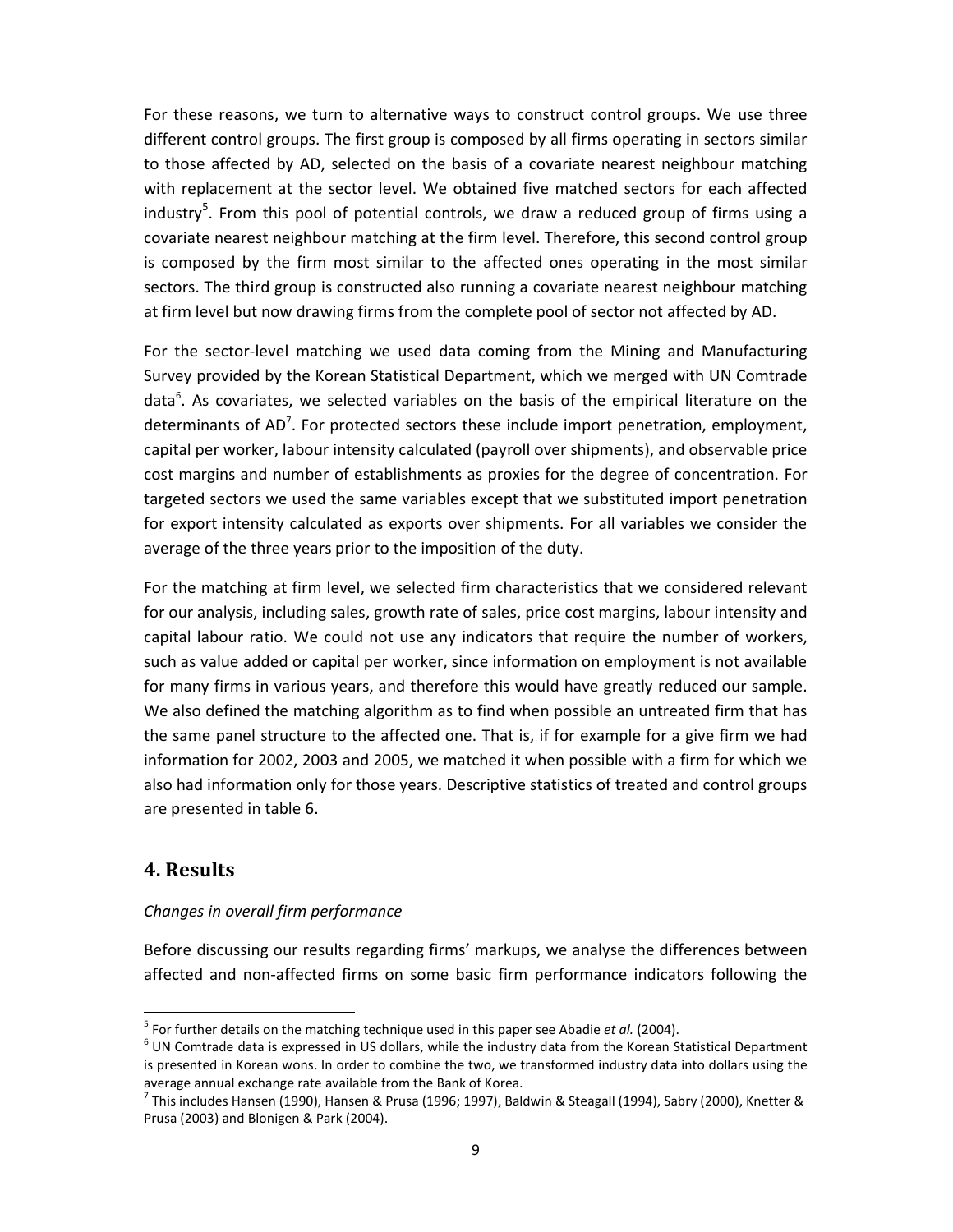imposition of duties. To this end, we estimated the following difference-in-difference panel regressions:

$$
\log(X) = \omega_i + \alpha_t + \beta.\widetilde{AD} + \epsilon_{it}
$$

where  $\omega_i$ is a firm fixed effect,  $\alpha_i$  represent a complete set of year dummies and  $\widetilde{AD}$  is a dummy equal to one if an AD duty is in place in year  $t$  in the sector where firm  $i$  operates. We estimated this equation substituting  $X$  for sales, gross profits, observable price cost margins (calculated as sales minus material and labour costs, divided by sales), employment and value added per worker. We estimated these regressions comparing firms in protected and targeted sectors with the pool of control firms from the sector level matching and the two control groups obtained from the firm level matching. Table 7 presents a summary of the estimations of  $\beta$  for the alternative performance indicators. In all estimations fixed effects and year dummies are significant. Note that information on employment is only available for a reduced number of firms and periods, and therefore the sample is smaller in the last two regressions.

When we compare protected sectors with the first two groups, we find that following the imposition of AD, these firms enjoy sales and profits 8 and 10% higher than the control groups. They also present a higher level of employment. We do not find a significant difference in terms of price cost margins and value added per worker. When we compare these firms with the third control group, however, we find no significant difference in any of the performance indicators, except employment.

As for the targeted sectors, the results are more consistent. Comparison with the three groups gives similar coefficients, although they are not all significant in all specifications. However, in general we see that these firms seem to perform more poorly than counterfactuals, with lower sales, profits, price cost margins and value added per worker. In fact, the magnitudes of the differences are quite high. Affected firms present sales around 9% smaller and profits 12% lower than controls. Price cost margins are decreasing by around 5% and value added per worker by around 10%.

## *Changes in markups*

We now discuss our results regarding markups. We first estimated the single difference specification in eq. (5). Results for protected and targeted sectors are presented in columns 1 and 5 of table 8 respectively. The first thing to notice is that protected sectors present higher average markups than targeted sectors. The coefficient of  $\Delta X$  suggests that firms in protected sectors on average markup prices 23% over costs, while firms in targeted sectors enjoy markups of only around 11%. Regarding changes in markups following the imposition of AD duties, protected sectors see their markups increase by 10 perceptual points. This magnitude is similar to the 8 perceptual point increase found by Konings & Vandenbussche (2005) for the EU. As for the targeted sectors, we find no significant change on markups.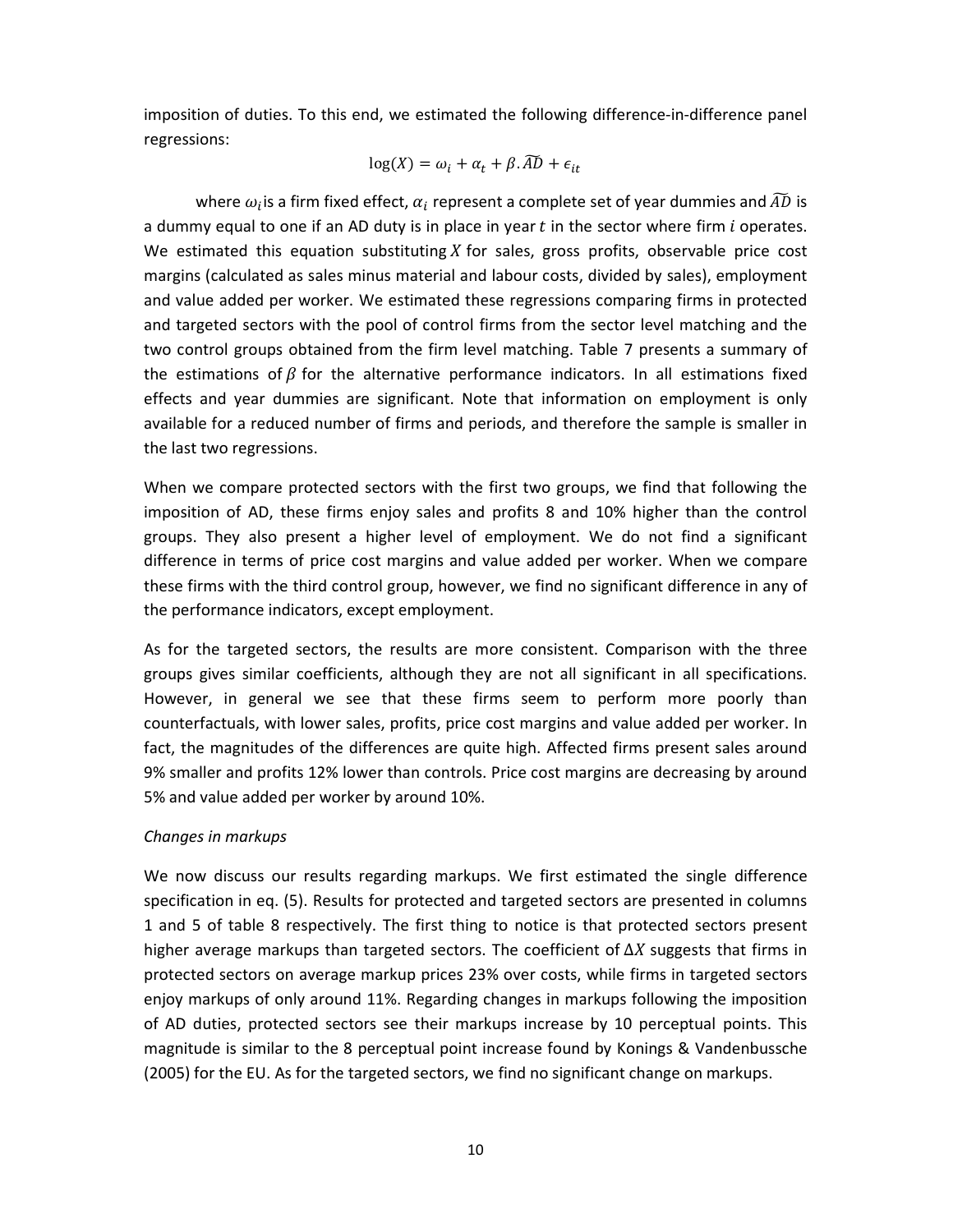These results, although suggestive, do not allow us to conclude what is the real impact of AD on markups. As discussed above, to isolate the effect of AD we use the alternative specification presented in eq. (6). Again, we estimated this equation for protected and targeted using the three alternative control groups. Results are also presented in table 8. When we compare affected sectors to the pool of firms from the sector level matching, we find that markups for all firms seem to be increasing between 2 and 4 perceptual points in the period. However, for protected sectors we see that their markups increase an additional 8 perceptual points and this difference in significant at 5%, which suggests that the increase in markups found before is indeed related to the presence of AD protection. As for targeted sectors, the coefficient of the interaction  $\Delta X$ . AD. T is negative and of around the same magnitude than the coefficient of  $\Delta X$ . AD, which would suggest that unlike all other firm, those in targeted sectors do not see their markups increase in the period. However, this coefficient is non-significant.

When we compare affected firms with the two control groups found using firm level matching, we no longer find an overall increase in markups for all firms, but we still find a positive and significant increase in markups for protected sectors of around 8 to 10 perceptual points. As for targeted sectors, we still find no significant change in markups.

# **5. Conclusions**

In this paper we studied the effect of trade restrictions on firms' market power by analysing the changes in markups when firms are either protected by AD duties or targeted by them. We complemented this analysis by also looking at changes on firm performance indicators. We used data on AD duties involving South Korea and used a panel of firms to estimate markups comparing affected firms with three different control groups.

We found a positive effect on markups when Korean firms are protected by AD duties against imports from abroad. We also found evidence of improve performance in terms of sales and profits; however this results are not robust to the choice of different control groups. Also, we find no evidence of increments on price cost margins or value added per worker. As for targeted sectors, we found evidence of a negative impact on performance, including not only sales and profits but also productivity proxied by value added per worker. However, we do not see any change in their markups following AD actions against them.

How can we interpret these results? First, when domestic firms are protected by AD, they seem to enjoy an increase in market power in the domestic market which translates in higher markups. At the same time, we do not see evidence of improved firm performance. These results gives support to critics who regard AD provisions as mere protectionist measures allowing domestic firms to enjoy more market power to the detriment of foreign competitors and domestic consumers.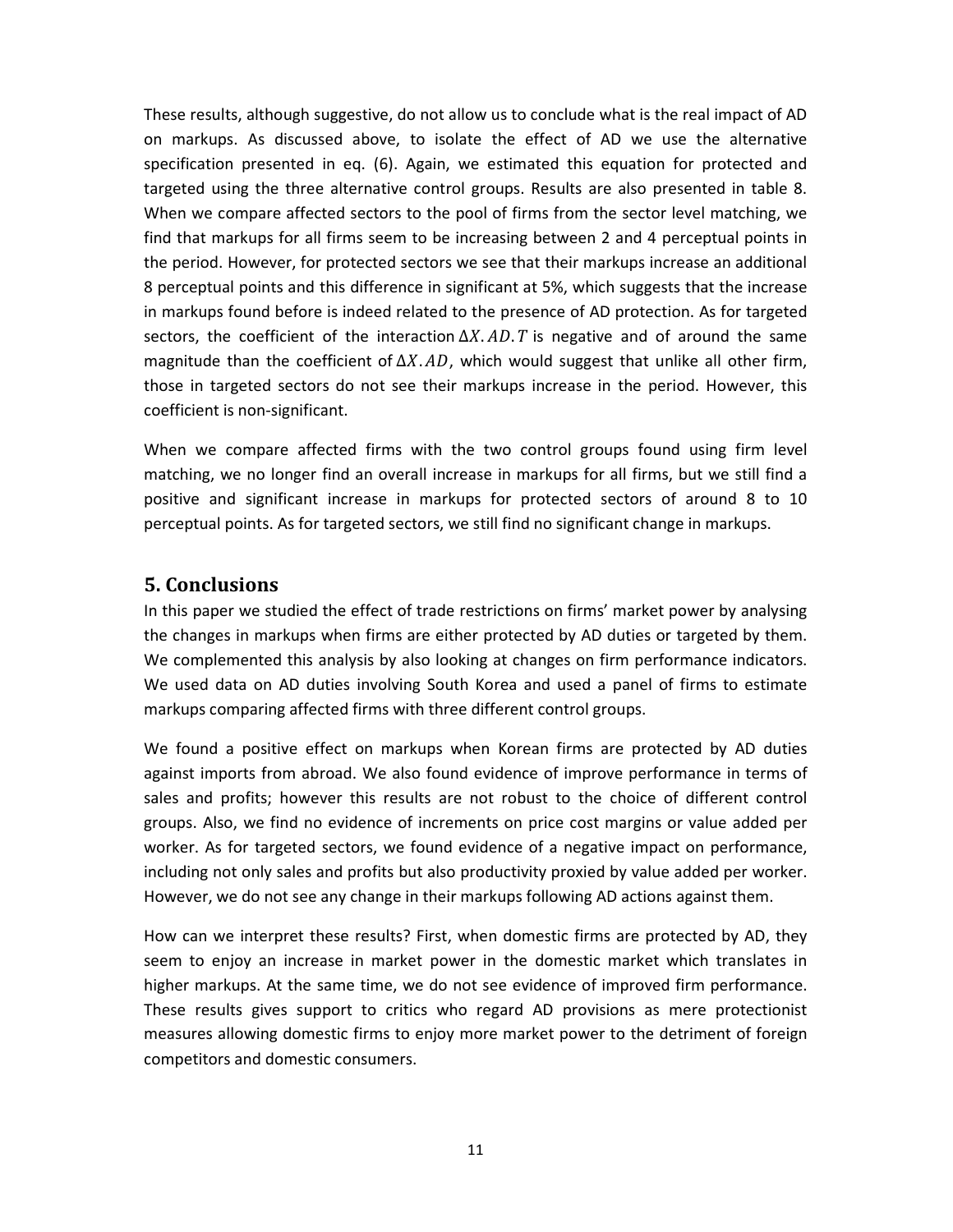As for firms that are targeted by AD in foreign markets, we find evidence that their overall performance is affected. However, they do not seem to be able to adapt by decreasing their markups. Two possible explanations are possible. One reason why we fail to pick up an effect is simply because we are observing average markups which include sales in all markets, therefore we will only observe losses provided they are not compensated by gains in others markets. However, another interpretation is that these firms are in more competitive sectors which limits their ability to decrease markups further when faced with AD. Note that in our estimations average markups in targeted sectors are lower compared to firms in other sectors throughout the period studied. Combined with the fact that we find evidence of adverse effects in other performance indicators, we conclude that firms in targeted sectors are adversely affected by AD but are not able to adapt by decreasing their markups.

Some robustness checks and extensions remain as future agenda. Concerning our methodology, the method used to estimate markups presents two basic shortcomings. Firstly, it assumes constant returns to scale, an assumption that is not likely to hold in the type of sectors considered here. Therefore, we will next complement our analysis using a method that allows for non constant returns. Additionally, there is room for concern of potential endogeneity in the variable  $\Delta X$  in eq. (5) and (6), due to simultaneity in output and input choice. Other literature has addressed this issue by estimating eq. (5) in first differences instrumenting  $\Delta X$  using its lags. Due to the limited time span of our database, this option is not available to us, and therefore we are exploring other possibilities including estimating mark-ups using an alternative approach that is not subject to this critic.

Also, as mentioned earlier, in our estimations we used an unbalanced panel of firms. Although missing observations in our dataset are not necessary due to firm entry and exit in the market, average markups may change due to reallocations rather than changes firm level markups. For this reason we are currently running our estimations reducing our sample to the balanced panel. Preliminary results suggest that our conclusions remain unchanged.

As for extensions, firstly we plan to explore the role that firm heterogeneity plays in firms' responses to AD. Also, it would be interesting to see in more detail how productivity is affected following AD, in particular for protected sectors. For these firms we found no effect in price cost margins, which are a proxy for markups that does not control for changes in productivity, while we find a positive effect on markups when using the Roeger (1995) method which controls for productivity. Combined with the fact that we find no evidence of an increase in value added per worker (a proxy for productivity that does not control for changes in markups), this may suggest that average productivity is decreasing in this sectors, a result that would contrast what has been found previously for the EU (Konings & Vandenbussche, 2008).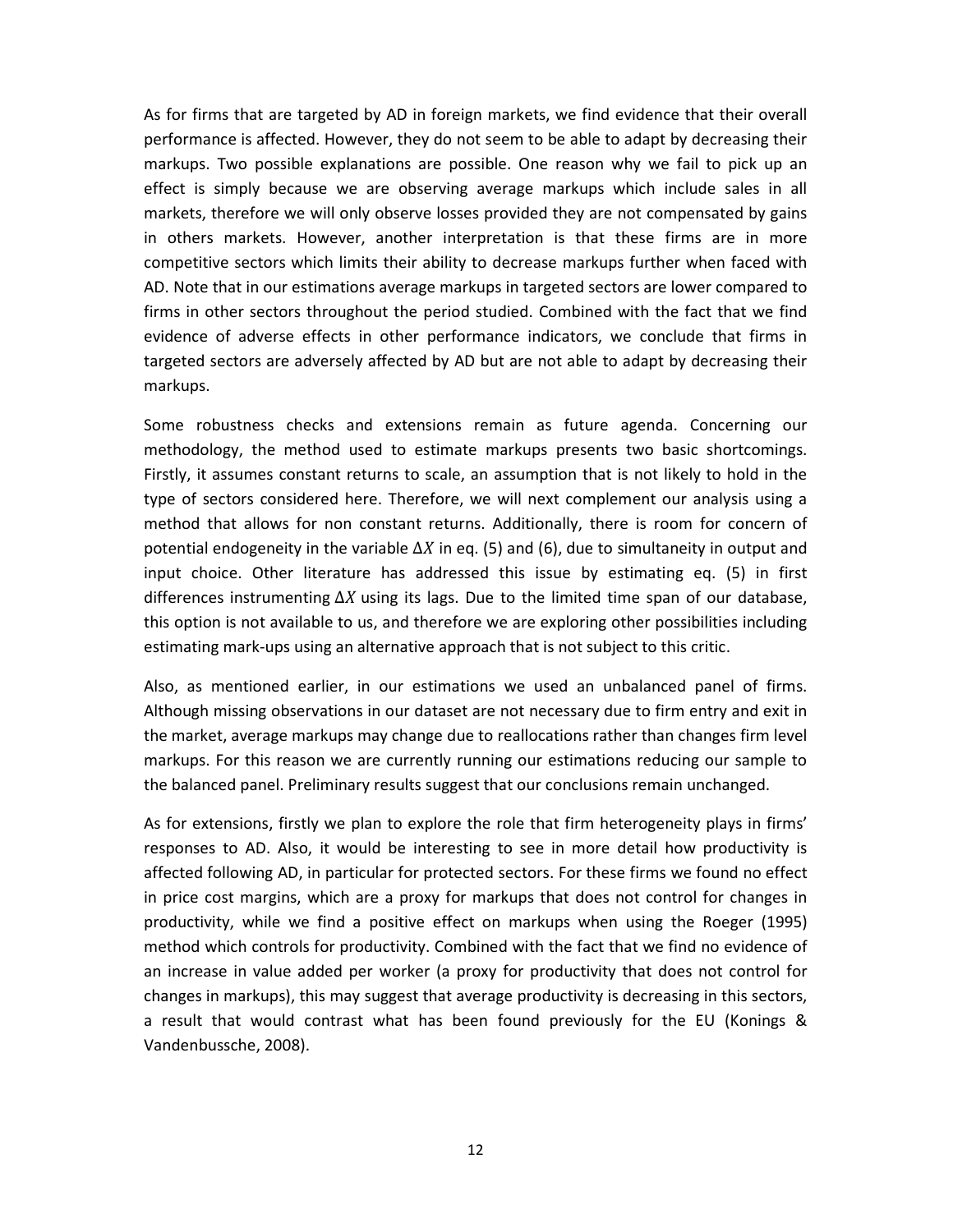Bibliography

Abadie, A., Drukker, D., Herr, J. L., & Imbens, G. W. (2004). Implementing matching estimators for average treatment effects in Stata. *Stata Journal 4, No. 3* , 290–311.

Arellano, M., & Bond, S. (1991). Some tests of specification for panel data: Monte Carlo evidence and application to employment equations. *The Review of Economic Studies, Vol. 58, No. 2* , 277-297.

Baldwin, R. E., & Steagall, W. J. (1994). An Analysis of ITC Decisions in Antidumping, Countervailing Duty and Safeguard Cases. *Weltwirtschaftliches Archiv (Review of World Economics) 130* , 290-308.

Blonigen, B. A., & Park, J.-H. (2004). Dynamic Pricing in the Presence of Antidumping Policy: Theory and Evidence. *The American Economic Review, Vol. 94, No. 1* , 134-154.

Blonigen, B. A., & Prusa, T. J. (2003). Antidumping. In E. K. Choi, & J. Harrigan, *Handbook of International Trade* (pp. 251 - 284). Blackwell Publishing Ltd.

Blonigen, B. A., Liebman, B. H., & Wilson, W. W. (2007). Trade Policy and Market Power: The Case of the U.S. Steel Industry. *NBER Working Paper No. 13671* .

Bown, C. P. (2007). Global Antidumping Database Version 3.0. *Brandeis University* .

Hall, R. E. (1988). The Relation between Price and Marginal Cost in U.S. Industry. *Journal of Political Economy, vol. 96, No.5* , 921-947.

Hall, R. E., & Jorgenson, D. W. (1967). Tax Policy and Investment Behavior. *The American Economic Review 57* , 391-414.

Hansen, W. L. (1990). The International Trade Commission and the Politics of Protectionism. *The American Political Science Review, Vol. 84* , 21-46.

Hansen, W. L., & Prusa, T. J. (1996). Cumulation and ITC Decision-Making: The Sum of the Parts is Greater than the Whole. *Economic Inquiry 34* , 746-69.

Hansen, W. L., & Prusa, T. J. (1997). The Economics and Politics of Trade Policy: An Empirical Analysis of ITC Decision Making. *Review of International Economics 5 (2)* , 230-245.

Hsieh, C. (2002). What explains the industrial revolution in East-Asia? Evidence from factor markets. *American Economic Review 92 (3)* , 502–526.

Knetter, M. M., & Prusa, T. J. (2003). Macroeconomic factors and antidumping filings: evidence from four countries. *Journal of International Economics , Vol. 61, Issue 1* , 1-17.

Konings, J., & Vandenbussche, H. (2005). Antidumping Protection and Markups of Domestic Firms: Evidence from Firm Level Data. *Journal of International Economics, vol. 65 Issue 1* , 151-165.

Konings, J., & Vandenbussche, H. (2008). Heterogeneous Responses of firms to trade Protection. *Journal of International Economics 76* , 371-383.

Meltiz, M. J., & Ottaviano, G. I. (2008). Market Size, Trade, and Productivity. *Review of Economic Studies, 75* , 295-316.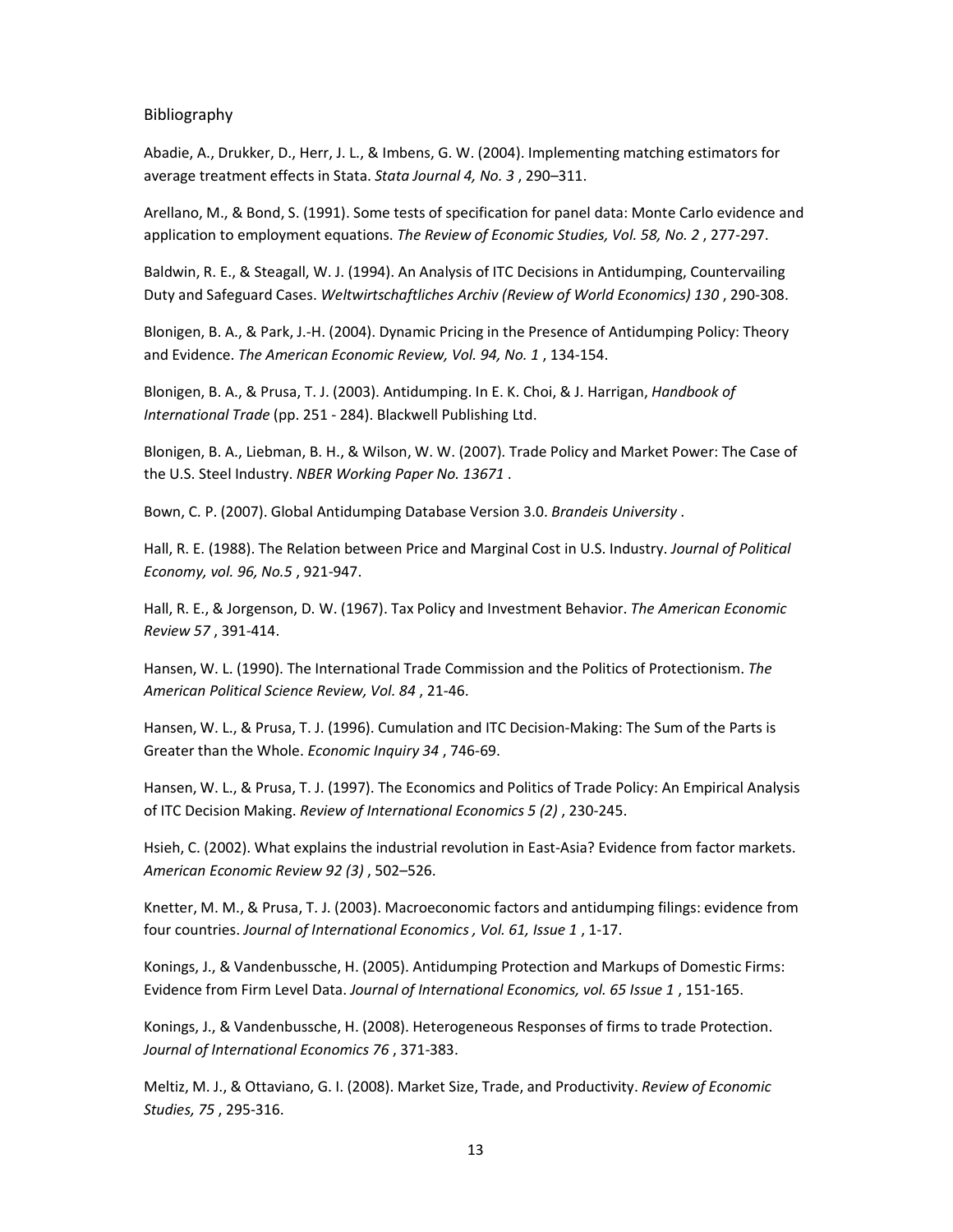Pierce, J. (2009). Plant-Level Responses to Antidumping Duties: Evidence from U.S. Manufacturers. *CES research paper 09-38, U.S. Census Bureau* .

Roeger, W. (1995). Can Imperfect Competition Explain the Differences between Primal and Dual Productivity Measures? Estimates for U.S. Manufacturing. *Journal of Political Economy, vol. 103, no. 21* , 316-330.

Rovegno, L., & Vandenbussche, H. (2010). Trade Protection and Market Power: Evidence from US Antidumping and Countervailing duties. *IRES Discussion Papers (forthcoming)* .

Sabry, F. (2000). An Analysis of the Decision to File, the Dumping Estimates, and the Outcome of Antidumping Petitions. *The International Trade Journal, Vol. 14, Num. 2* , 109-145.

Tybout, J. (2003). Plant - and Firm - Level Evidence on "New" Trade Theories. In E. K. Choi, & J. Harrigan, *Handbook of International Trade* (pp. 388 - 415). Blackwell Publishing Ltd.

Vandenbussche, H., & Zarnic, Z. (2008). US Safeguards on Steel and the Markups of European Producers. *Review of World Economics/Weltwirtschaftliches Archiv Vol.144 No.3* , 458-490.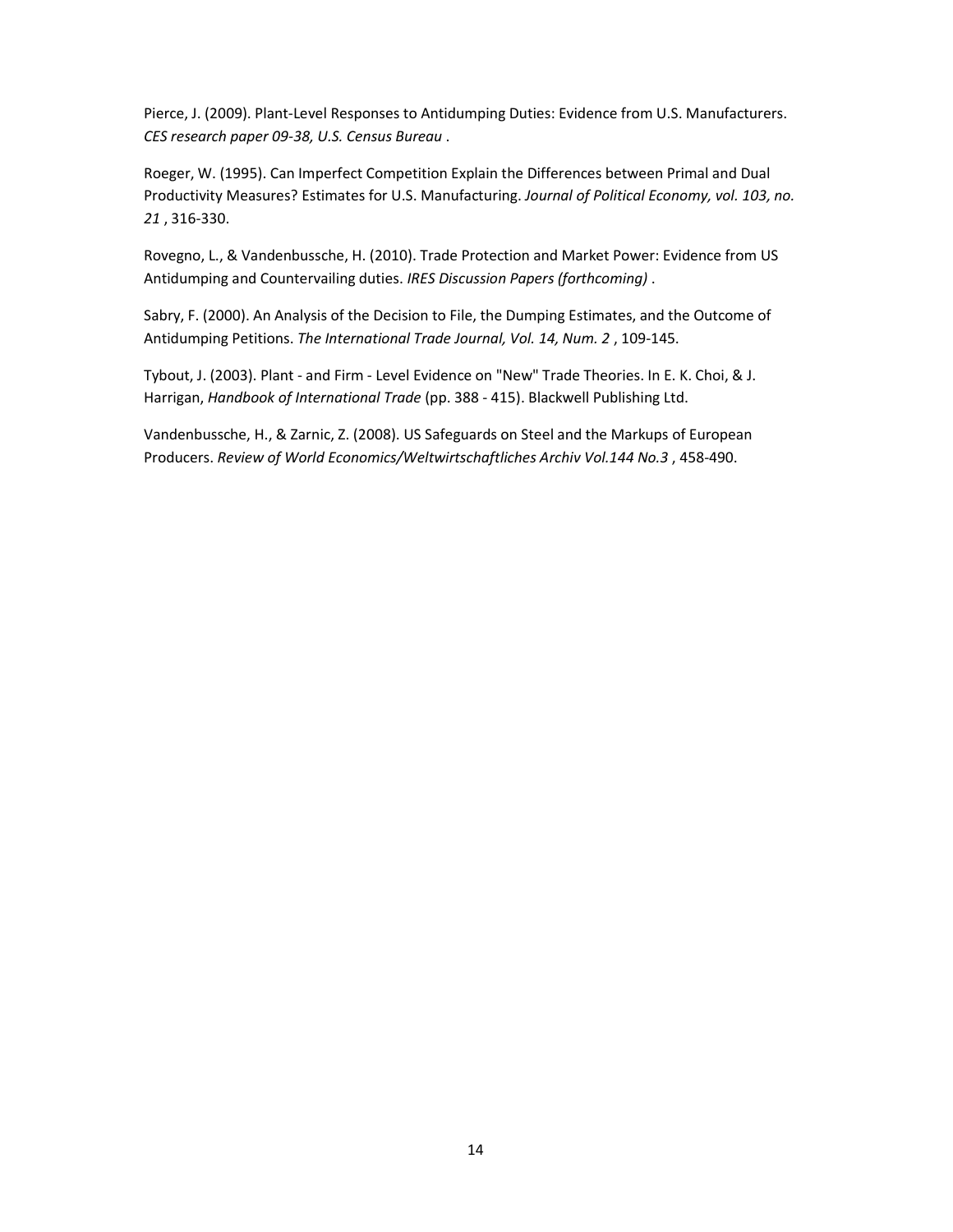#### **Appendix A: Description of the method to estimate markups**

In this appendix we present the derivation of eq. (5) used to estimate markups. It is based on the method developed by Hall (1988) and Roeger (1995). To simplify notation we omit the subscripts  $it$ , however it should be clear that the following derivations refer to a representative firm  $i$  at time  $t$ . We start by considering the following production function:

$$
Q = AF(K, L, M) \tag{A.1}
$$

where  $Q$  is output,  $A$  is total factor productivity,  $K$  capital,  $L$  labour,  $M$  materials and  $F$  is homogenous of degree one (constant returns to scale). Totally differentiating (A.1) and dividing by  $Q$ , yields:

$$
\frac{dQ}{Q} = \theta + AF_K \frac{dK}{Q} + AF_L \frac{dL}{Q} + AF_M \frac{dM}{Q}
$$
\n(A.2)

where  $\theta = dA/A$  the rate of growth of productivity, and  $F_z = \partial F / \partial z$  for  $z = K, L, M$ (arguments are omitted for brevity). Also,  $AF_z = \partial Q/\partial z$ , the marginal product of factor z. In equilibrium the return to factor z equals marginal revenue times its marginal product. Also in equilibrium marginal revenue equals marginal cost, so we have that  $AF_z = P_z/c$ , that is the marginal product of factor z equals its price divided by marginal cost. Denoting wages by W, the rental price of capital R and the price of materials  $P_M$ , we can then express (A.2) as:

$$
\frac{dQ}{Q} = \theta + \frac{RK}{cQ} \frac{dK}{K} + \frac{WL}{cQ} \frac{dL}{L} + \frac{P_M M}{cQ} \frac{dM}{M}
$$
\n(A.3)

Under constant returns to scale, the sum of the shares of labour, capital and materials on total costs is equal to one. Also, let  $\alpha_j = P_j j/PQ$  the share in revenue of input j and  $\mu = P/c$  the markup, then we have that  $\alpha_j \mu = P_j j/cQ$ , that is the share of input *j* in revenue times the markup equals the sher of input  *in total costs. Substituting in (A.3) we* get that:

$$
\hat{Q} = \theta + (1 - \alpha_L \mu - \alpha_M \mu) \hat{K} + \alpha_L \mu \hat{L} + \alpha_M \mu \hat{M}
$$
\n(A.4)

where  $\hat{X} = d \log(X) = dX/X$  denotes the marginal rate of change of X. Adding and subtracting  $(1 - 1/\mu)\hat{\theta}$  on the right hand side of (A.4) and rearranging, we get the following expression for the Solow residual under imperfect competition:

$$
SR = (\hat{Q} - \hat{K}) - \alpha_L(\hat{L} - \hat{K}) - \alpha_M(\hat{M} - \hat{K}) = \left(1 - \frac{1}{\mu}\right)(\hat{Q} - \hat{K}) + \frac{1}{\mu}\theta
$$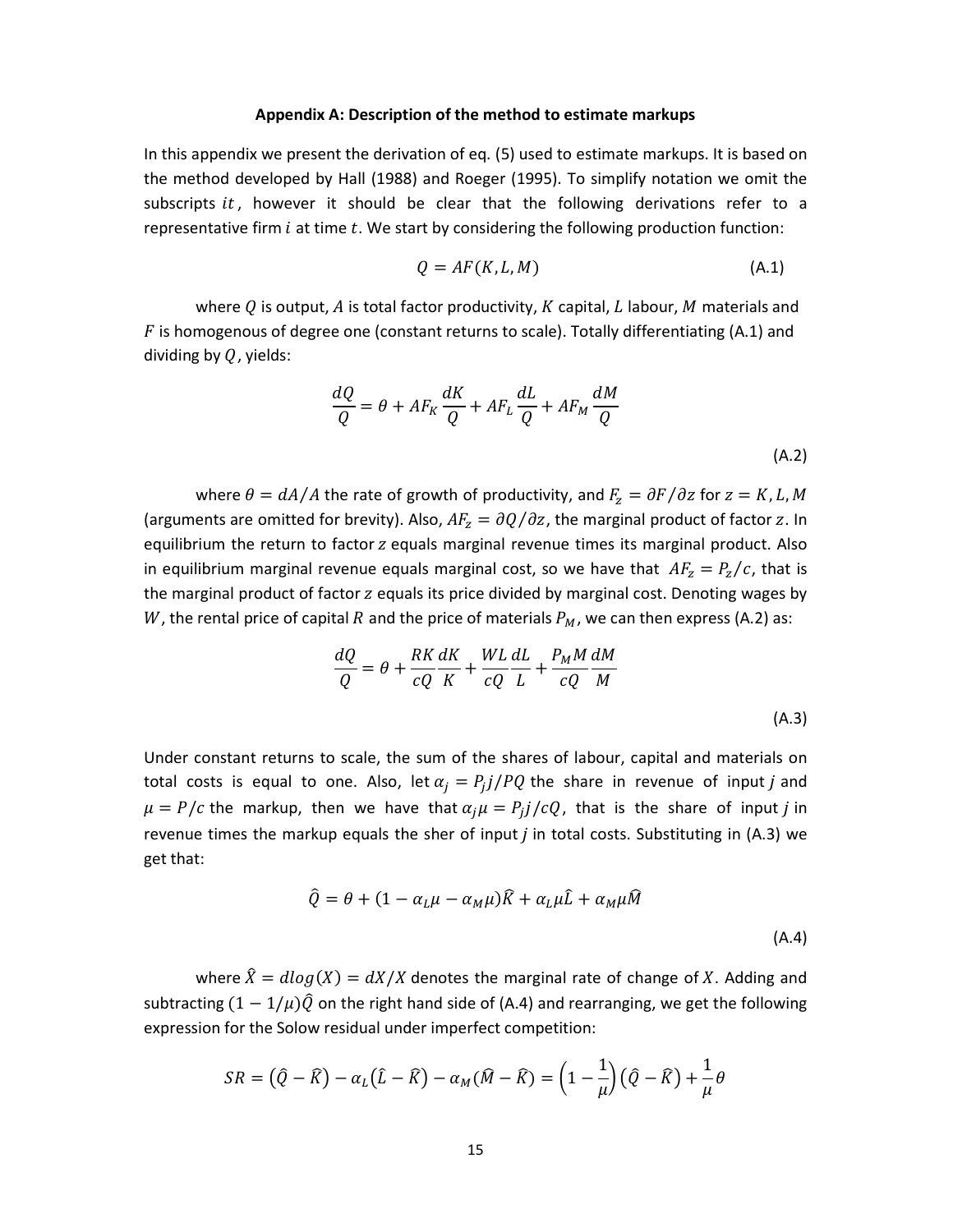Therefore, the SR can be decomposed in an imperfect competition term and a productivity term. Since the unobserved productivity term  $\theta$  and  $(\hat{Q} - \hat{K})$  are positively correlated, in order to estimate markups using equation (A.5) we would need instruments that are correlated to output but not to technological innovation which may not be easy to find. To overcome this problem, Roeger (1995) proposed an alternative specification using the dual Solow residual.

Under constant returns to scale, we can consider the following generic cost function:

$$
C(R, W, P_M, Q, A) = \frac{G(R, W, P_M)Q}{A}
$$
\n(A.6)

 $G(W, R, P_M)$  is homogeneous of degree one. Marginal cost is  $c = G(W, R, PM)/A$ , which after applying logarithms and differentiating yields the following expression for the rate of growth of marginal costs:

$$
\frac{dc}{c} = \frac{G_R R}{G(.)} \frac{dR}{R} + \frac{G_W W}{G(.)} \frac{dW}{W} + \frac{G_M M}{G(.)} \frac{dP_M}{P_M} - \theta
$$
\n(A.7)

where  $G_i = \partial G / \partial j$  for  $j = R, W, M$ , function arguments are omitted for brevity. Following Shephard's lemma, the derivative of the cost function with respect to the price of an input z is equal the demand for the input,  $(G_{P_Z}Q)/A=z$ , rearranging and substituting for  $G_{P_Z}$  in (A.7) yields:

$$
\hat{c} = \left[\frac{RK}{C(.)}\right]\hat{R} + \left[\frac{WL}{C(.)}\right]\hat{W} + \left[\frac{P_M M}{C(.)}\right]\hat{P}_M - \theta
$$

$$
= \left[\frac{RK}{cQ}\right]\hat{R} + \left[\frac{WL}{cQ}\right]\hat{W} + \left[\frac{P_M M}{cQ}\right]\hat{P}_M - \theta
$$
(A.8)

Now, assuming markups are constant, then  $\hat{c} = \hat{P}$ . Substituting  $\alpha_j \mu = P_j j/cQ$  as before, gives:

$$
\hat{c} = \hat{P} = (1 - \alpha_L \mu - \alpha_M \mu) \hat{R} + \alpha_L \mu \hat{W} + \alpha_M \mu \hat{P}_M - \theta
$$
\n(A.9)

which after some computations yields the following expression for the dual Solow residual: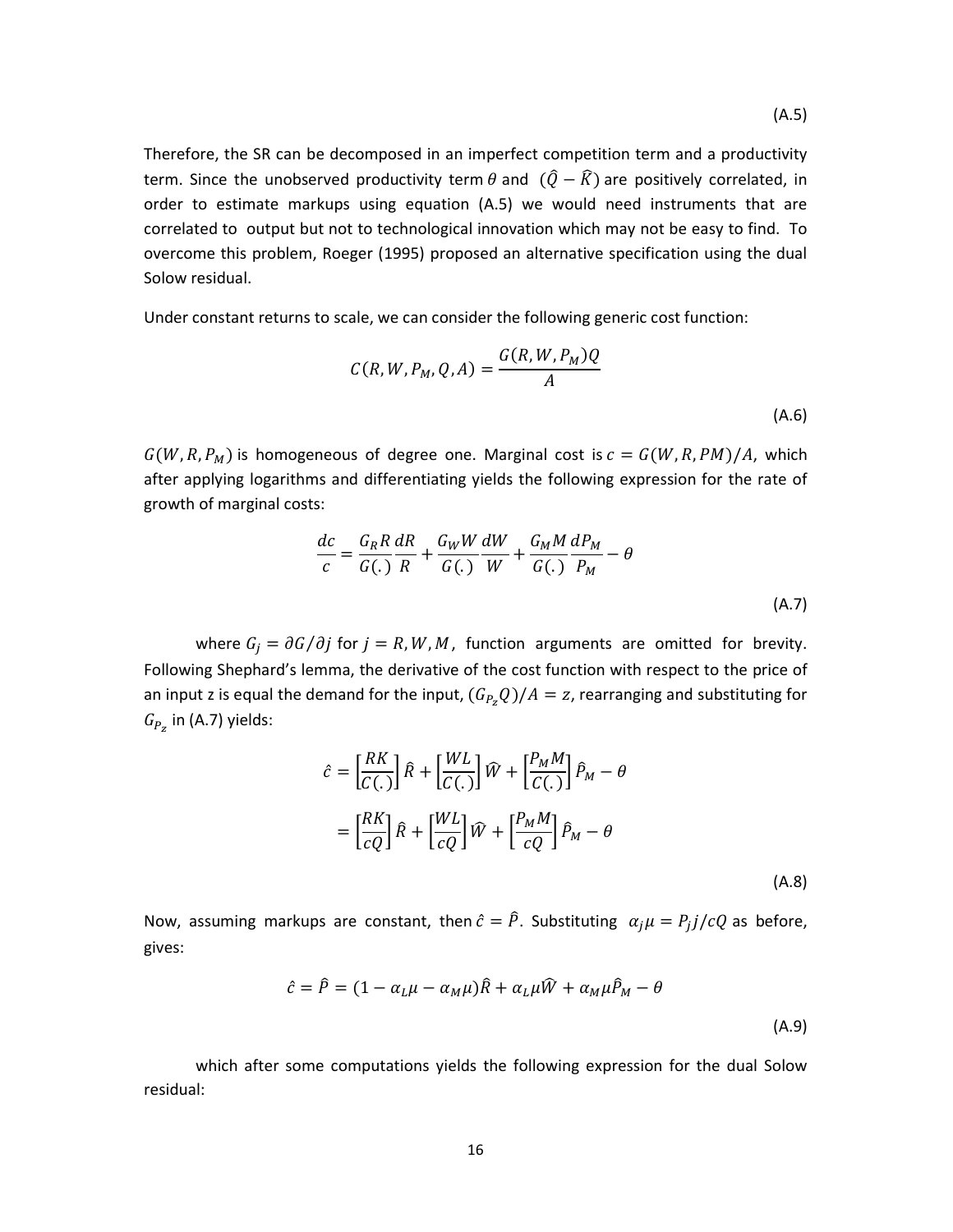$$
DSR = (1 - \alpha_L - \alpha_M)\hat{R} + \alpha_L\hat{W} + \alpha_M\hat{P}_M - \hat{P} = -\left(1 - \frac{1}{\mu}\right)(\hat{P} - \hat{R}) + \frac{1}{\mu}\theta
$$
\n(A.10)

Finally, subtracting DSR in (A.10) from SR in (A.5) we obtain:

$$
SR - DSR = \left(\hat{Q} + \hat{P}\right) - \left(1 - \alpha_L - \alpha_M\right)\left(\hat{K} + \hat{R}\right) - \alpha_L\left(\hat{L} + \hat{W}\right) - \alpha_M\left(\hat{M} + \hat{P}_M\right) =
$$
\n
$$
= \left(1 - \frac{1}{\mu}\right)\left[\left(\hat{Q} + \hat{P}\right) - \left(\hat{K} + \hat{R}\right)\right]
$$
\n(A.11)

The unobserved productivity term cancels out, so (A.11) can be estimated without the need of instruments. Rearranging, we obtain the expression to used to estimate markups:

$$
(\hat{Q} + \hat{P}) - (\hat{K} + \hat{R}) = \mu \{ \alpha_L [(\hat{L} + \hat{W}) - (\hat{K} + \hat{R})] - \alpha_M [(\hat{M} + \hat{P}_M) - (\hat{K} + \hat{R})] \}
$$
\n(A.12)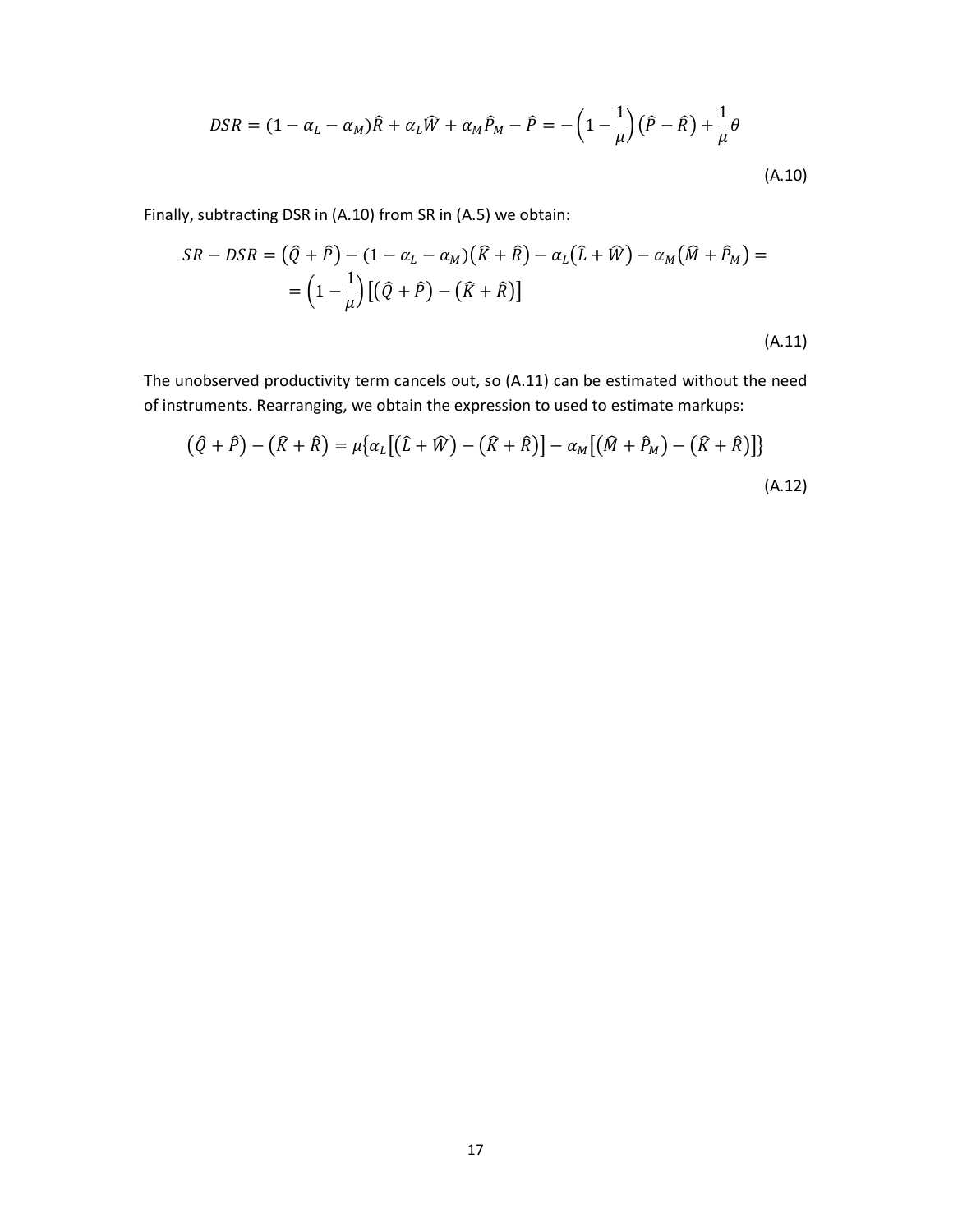#### **Appendix B: Tables and figures Tables figures**

| Top 10 AD users, 1995-2008                   |                    |                 |                      | Top 10 countries targeted by AD, 1995-2008 |                 |  |  |  |
|----------------------------------------------|--------------------|-----------------|----------------------|--------------------------------------------|-----------------|--|--|--|
| Country                                      | <b>Initiations</b> | <b>Measures</b> | Country              | <b>Initiations</b>                         | <b>Measures</b> |  |  |  |
| India                                        | 564                | 386             | China                | 677                                        | 479             |  |  |  |
| <b>United States</b>                         | 418                | 268             | South Korea          | 252                                        | 150             |  |  |  |
| European Union                               | 391                | 258             | <b>United States</b> | 189                                        | 115             |  |  |  |
| Argentina                                    | 241                | 167             | Taiwan               | 187                                        | 120             |  |  |  |
| South Africa                                 | 206                | 124             | Indonesia            | 145                                        | 82              |  |  |  |
| Australia                                    | 197                | 75              | Japan                | 144                                        | 106             |  |  |  |
| <b>Brazil</b>                                | 170                | 86              | Thailand             | 142                                        | 84              |  |  |  |
| China, P.R.                                  | 151                | 108             | India                | 137                                        | 84              |  |  |  |
| Canada                                       | 145                | 90              | Russia               | 109                                        | 90              |  |  |  |
| Turkey                                       | 137                | 124             | Brazil               | 97                                         | 74              |  |  |  |
|                                              |                    |                 |                      |                                            |                 |  |  |  |
| Total                                        | 3427               | 2190            | Total                | 3427                                       | 2190            |  |  |  |
| Source: own calculations using data from WTO |                    |                 |                      |                                            |                 |  |  |  |

#### **Table 1: Main Main AD users and target countries**

Source: own calculations using data from WTO



### Figure 1: Share of AD initiations and measures against Korea on initiations and measures **worldwide**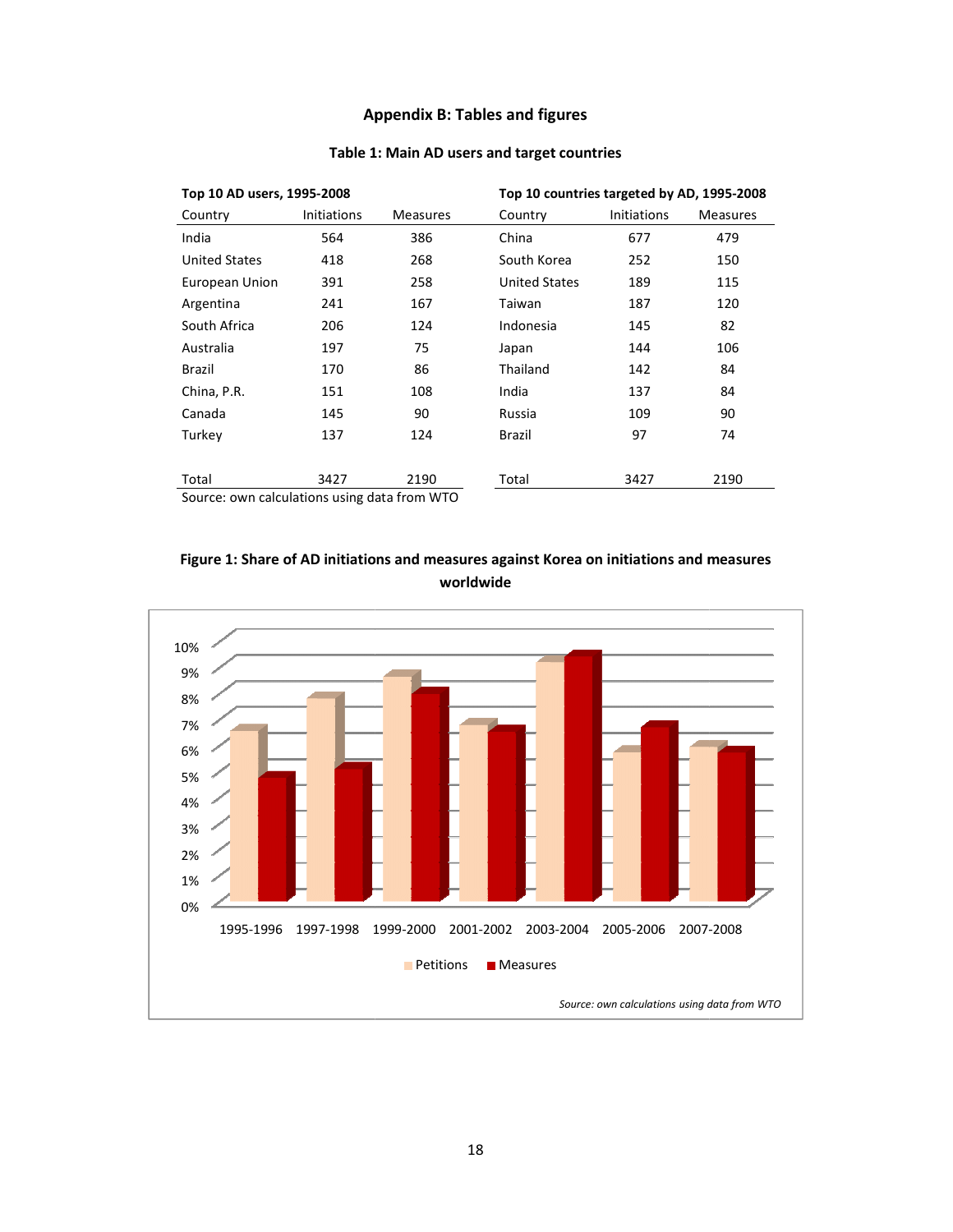|                      | <b>Initiations</b> | <b>Measures</b> |
|----------------------|--------------------|-----------------|
| India                | 44                 | 30              |
| China                | 27                 | 20              |
| South Africa         | 15                 | 16              |
| <b>United States</b> | 29                 | 12              |
| EU                   | 27                 | 12              |
| Australia            | 21                 | 11              |
| Argentina            | 11                 | 10              |
| Turkey               | 7                  | 7               |
| Canada               | 8                  | 5               |
| Malaysia             | 7                  | 5               |
| Indonesia            | 10                 | 3               |
| Others               | 46                 | 19              |
| Total                | 252                | 150             |

# **Table 2: AD against Korea 1995-2008, countries ranked by number of measures**

*Source: own calculations using data from WTO* 

### **Table 3: Products involved in AD petitions by and against South Korea, 2000-2007**

|        | Protection                                                          |                  |  |  |  |  |  |  |
|--------|---------------------------------------------------------------------|------------------|--|--|--|--|--|--|
| $HS^*$ | <b>Description</b>                                                  | <b>Petitions</b> |  |  |  |  |  |  |
| 29     | Organic chemicals                                                   | 14               |  |  |  |  |  |  |
| 48     | Paper and paperboard                                                | 10               |  |  |  |  |  |  |
| 44     | Wood and articles of wood                                           | 8                |  |  |  |  |  |  |
| 23     | Residues and waste from the food industries; prepared animal fodder | 6                |  |  |  |  |  |  |
| 39     | Plastics and articles                                               | 6                |  |  |  |  |  |  |
| 85     | Electrical machinery and equipment                                  | 5                |  |  |  |  |  |  |
| 15     | Animal or vegetable fats and oils                                   | 3                |  |  |  |  |  |  |
| 52     | Cotton                                                              | 3                |  |  |  |  |  |  |
| 54     | Man-made filaments                                                  | 3                |  |  |  |  |  |  |
| 72     | Iron and steel                                                      | 3                |  |  |  |  |  |  |
|        | Other                                                               | 2 or less        |  |  |  |  |  |  |
|        |                                                                     |                  |  |  |  |  |  |  |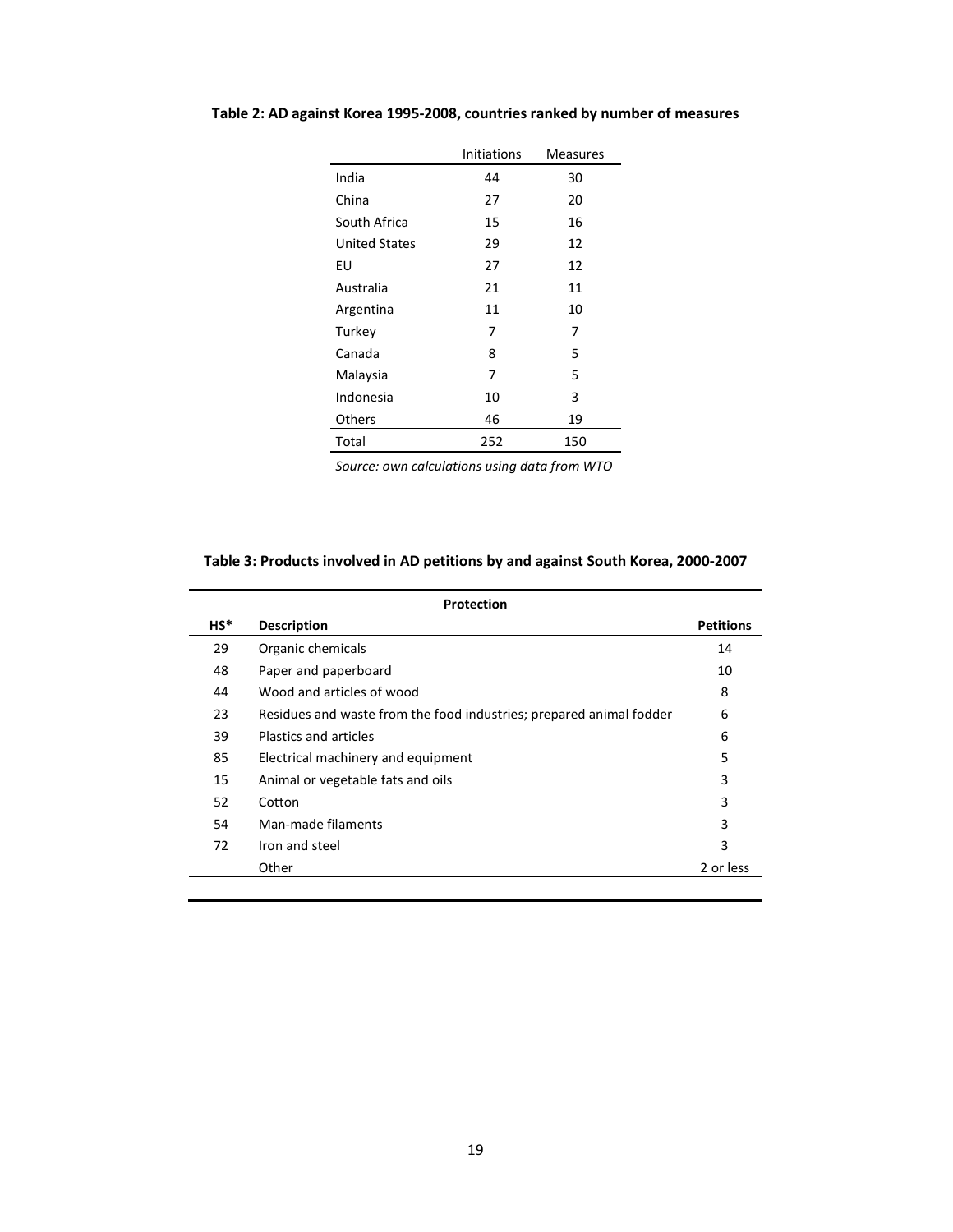| Table 3: cont. |  |  |  |
|----------------|--|--|--|
|----------------|--|--|--|

|        | <b>Targeted</b>                                                |                  |  |  |  |  |  |  |
|--------|----------------------------------------------------------------|------------------|--|--|--|--|--|--|
| $HS^*$ | <b>Description</b>                                             | <b>Petitions</b> |  |  |  |  |  |  |
| 29     | Organic chemicals                                              | 25               |  |  |  |  |  |  |
| 39     | Plastics and articles                                          | 20               |  |  |  |  |  |  |
| 72     | Iron and steel                                                 | 13               |  |  |  |  |  |  |
| 48     | Paper and paperboard                                           | 10               |  |  |  |  |  |  |
| 73     | Articles of iron or steel                                      | 10               |  |  |  |  |  |  |
| 84     | Nuclear reactors, boilers, machinery and mechanical appliances | 10               |  |  |  |  |  |  |
| 54     | Man-made filaments                                             | 9                |  |  |  |  |  |  |
| 28     | Inorganic chemicals                                            | 6                |  |  |  |  |  |  |
| 55     | Man-made staple fibres                                         | 6                |  |  |  |  |  |  |
| 85     | Electrical machinery and equipment                             | 5                |  |  |  |  |  |  |
|        | Other                                                          | 3 or less        |  |  |  |  |  |  |

*Source: Own calculations using data from the Global Antidumping Database Note: \* 2-digit HS trade code reported in AD petition* 

### **Table 4: Main export destinations for Korean products**

|                    | 2000                                |                           |                    | 2006                                |                           |  |  |
|--------------------|-------------------------------------|---------------------------|--------------------|-------------------------------------|---------------------------|--|--|
| <b>Destination</b> | Value of exports<br><b>USS 1000</b> | Share on total<br>exports | <b>Destination</b> | Value of exports<br><b>USS 1000</b> | Share on total<br>exports |  |  |
| U.S.A              | 37.610.630                          | 22%                       | China              | 69.459.178                          | 21%                       |  |  |
| EU25               | 24.678.339                          | 14%                       | EU25               | 48.450.006                          | 15%                       |  |  |
| (EU15)             | (23.423.660)                        | (14%)                     | (EU15)             | (40.736.514)                        | (13%)                     |  |  |
| Japan              | 20.466.016                          | 12%                       | U.S.A              | 43.183.502                          | 13%                       |  |  |
| China              | 18.454.540                          | 11%                       | Japan              | 26.534.015                          | 8%                        |  |  |
| Hong Kong          | 10.708.094                          | 6%                        | Hong Kong          | 18.978.863                          | 6%                        |  |  |
| Taiwan             | 8.026.625                           | 5%                        | Taiwan             | 12.995.658                          | 4%                        |  |  |

*Source: own calculations using data from the Korean International Trade Association* 

#### **Table 5: AD cases considered**

| Product                      | <b>Imposing</b><br>country | Type of<br>protection | Year of<br>Imposition | <b>Number</b><br>of firms |
|------------------------------|----------------------------|-----------------------|-----------------------|---------------------------|
| <b>Protected sectors</b>     |                            |                       |                       |                           |
| Lithium Battery              | Korea                      | AVD                   | 2004                  | 39                        |
| Choline Chloride             | Korea                      | AVD                   | 2004                  | 204                       |
| Particle Board               | Korea                      | <b>DPU</b>            | 2004                  | 68                        |
| Ceramic Tiles                | Korea                      | AVD                   | 2005                  | 93                        |
| Industrial Robot             | Korea                      | AVD                   | 2005                  | 68                        |
| Automated Guide Hole Puncher | Korea                      | AVD                   | 2006                  | 83                        |
|                              |                            |                       | <b>Total</b>          | 555                       |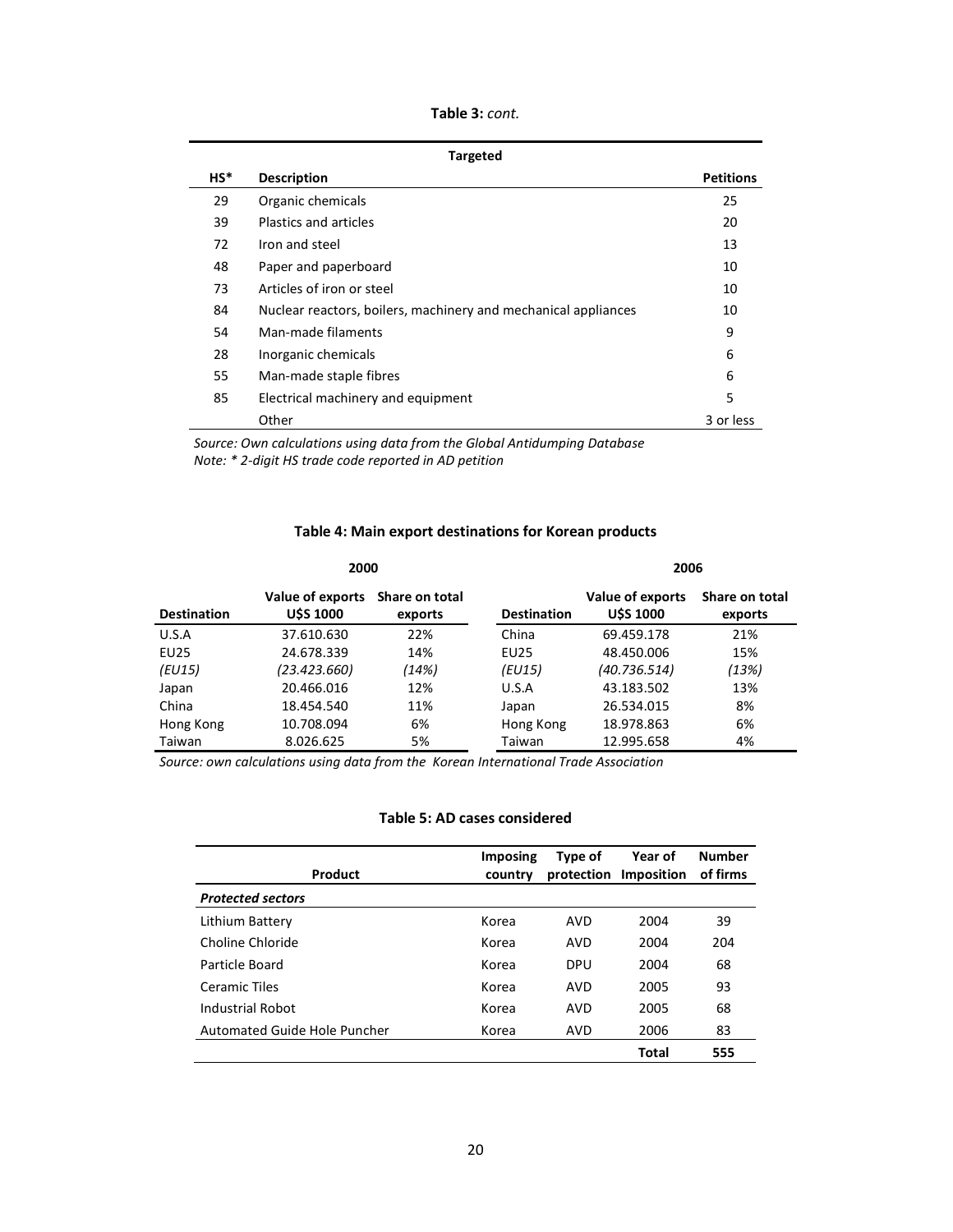**Table 5:** *cont.*

| USA   | AVD | 2004  | 95  |
|-------|-----|-------|-----|
| China | AVD | 2005  | 18  |
| China | AVD | 2005  | 11  |
| EU    | AVD | 2006  | 146 |
|       |     | Total | 270 |
|       |     |       |     |

### **Table 6: Descriptive statistics before AD**

|                               | <b>Protected sectors</b> |           |         | Pool of control |         | Control group 1 |         | Control group 2 |
|-------------------------------|--------------------------|-----------|---------|-----------------|---------|-----------------|---------|-----------------|
|                               | Mean                     | Std. Dev. | Mean    | Std. Dev.       | Mean    | Std. Dev.       | Mean    | Std. Dev.       |
| <b>Sales</b>                  | 9580,50                  | 26339,06  | 3598,99 | 16716,04        | 6390,26 | 15483,28        | 8224,52 | 25137,97        |
| Price cost margins            | 0,248                    | 0,143     | 0,179   | 0,088           | 0,227   | 0,120           | 0,234   | 0,291           |
| Labour intensity              | 0,089                    | 0,075     | 0,060   | 0,055           | 0,076   | 0,058           | 0,096   | 0,152           |
| Capital/labour ratio          | 14,47                    | 123,62    | 17,88   | 152,88          | 9,70    | 16,43           | 23,37   | 520,28          |
| Employment                    | 74,28                    | 117,75    | 37,60   | 124,01          | 63,09   | 127,52          | 63,78   | 125,73          |
| Profits                       | 2776.4                   | 8384,2    | 646,7   | 3474.5          | 1609,7  | 4462,7          | 2219,9  | 8048,2          |
| Value Added per worker        | 47,22                    | 38,49     | 36,33   | 49,07           | 44,64   | 42,22           | 49,00   | 46,58           |
| Log dif in sales              | 0,235                    | 0,484     | 0,195   | 0,511           | 0,210   | 0,411           | 0,238   | 0,577           |
| Log dif labour costs          | 0,223                    | 0,494     | 0,209   | 0,660           | 0,245   | 0,503           | 0,253   | 0,597           |
| Log dif material costs        | 0,237                    | 0,639     | 0,185   | 0,608           | 0,199   | 0,497           | 0,217   | 0,639           |
| Log dif tangible fixed assets | 0,225                    | 0,678     | 0,206   | 0,706           | 0,188   | 0,554           | 0,257   | 0,768           |

|                               | <b>Targeted sectors</b> |           | Pool of control |           | Control group 1 |           | Control group 2 |           |
|-------------------------------|-------------------------|-----------|-----------------|-----------|-----------------|-----------|-----------------|-----------|
|                               | Mean                    | Std. Dev. | Mean            | Std. Dev. | Mean            | Std. Dev. | Mean            | Std. Dev. |
| Sales                         | 14253,17                | 102612,30 | 4547,82         | 28458,94  | 9852,47         | 53685,75  | 12293,56        | 98985,75  |
| Price cost margins            | 0,176                   | 0,102     | 0,180           | 0,091     | 0,175           | 0,095     | 0,178           | 0,116     |
| Labour intensity              | 0,058                   | 0,051     | 0,062           | 0,057     | 0,057           | 0,042     | 0,072           | 0,221     |
| Capital/labour ratio          | 20,30                   | 221,35    | 13,87           | 111,03    | 10,08           | 39,85     | 12,79           | 49,21     |
| Employment                    | 75,86                   | 238,43    | 36,45           | 111,40    | 59,63           | 229,55    | 50,61           | 151,95    |
| Profits                       | 1691,05                 | 8298,43   | 717,90          | 4056,74   | 1702,27         | 10651,20  | 1540,54         | 9443,49   |
| Value Added per worker        | 34,87                   | 28,10     | 35,95           | 44,36     | 37,30           | 31,03     | 37,98           | 31,32     |
| Log dif in sales              | 0,273                   | 0,541     | 0,222           | 0,526     | 0,258           | 0,543     | 0,281           | 0,600     |
| Log dif labour costs          | 0,286                   | 0,631     | 0,210           | 0,642     | 0,246           | 0,598     | 0,267           | 0,623     |
| Log dif material costs        | 0,275                   | 0,638     | 0,219           | 0,653     | 0,265           | 0,618     | 0,273           | 0,628     |
| Log dif tangible fixed assets | 0,243                   | 0,637     | 0,215           | 0,704     | 0,223           | 0,640     | 0,243           | 0,677     |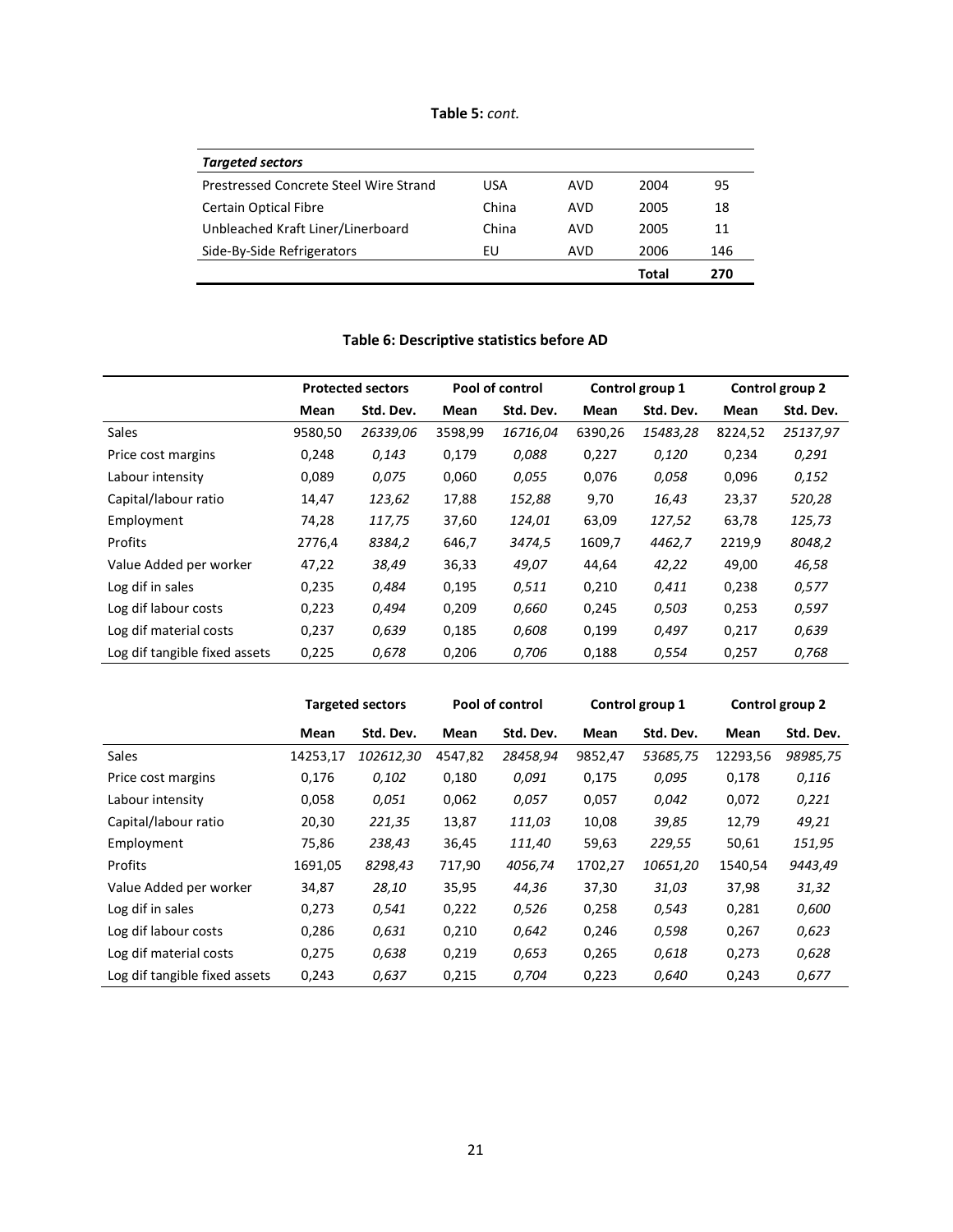|                        | <b>Protected sectors</b><br><b>Targeted sectors</b> |             |           |             |            |            |
|------------------------|-----------------------------------------------------|-------------|-----------|-------------|------------|------------|
|                        | Pool                                                | Control 1   | Control 2 | Pool        | Control 1  | Control 2  |
| <b>Sales</b>           | $0.075***$                                          | $0.079***$  | $-0.0179$ | $-0.085**$  | $-0.062$   | $-0.087**$ |
| Gross profits          | $0.083***$                                          | $0.109***$  | 0.017     | $-0.131***$ | $-0.114**$ | $-0.123**$ |
| Price cost margins     | 0.008                                               | 0.030       | 0.034     | $-0.046*$   | $-0.052*$  | $-0.042$   |
| Observations           | 43598                                               | 6969        | 7220      | 45348       | 3172       | 3336       |
| Number of firms        | 9402                                                | 1110        | 1110      | 9289        | 540        | 540        |
| Employment             | $0.057***$                                          | $0.0811***$ | $0.0473*$ | $-0.0546*$  | $-0.036$   | $-0.049$   |
| Value added per worker | 0.003                                               | 0.0199      | $-0.0226$ | $-0.107**$  | $-0.107**$ | $-0.093*$  |
| Observations           | 17095                                               | 4259        | 4336      | 19119       | 1647       | 1725       |
| Number of firms        | 4617                                                | 846         | 856       | 4895        | 384        | 377        |

# **Table 7: Effect of AD on firm overall performance**

**Note:** \*\*\*/\*\*/\* denotes statistically different from zero at 1/5/10% levels respectively